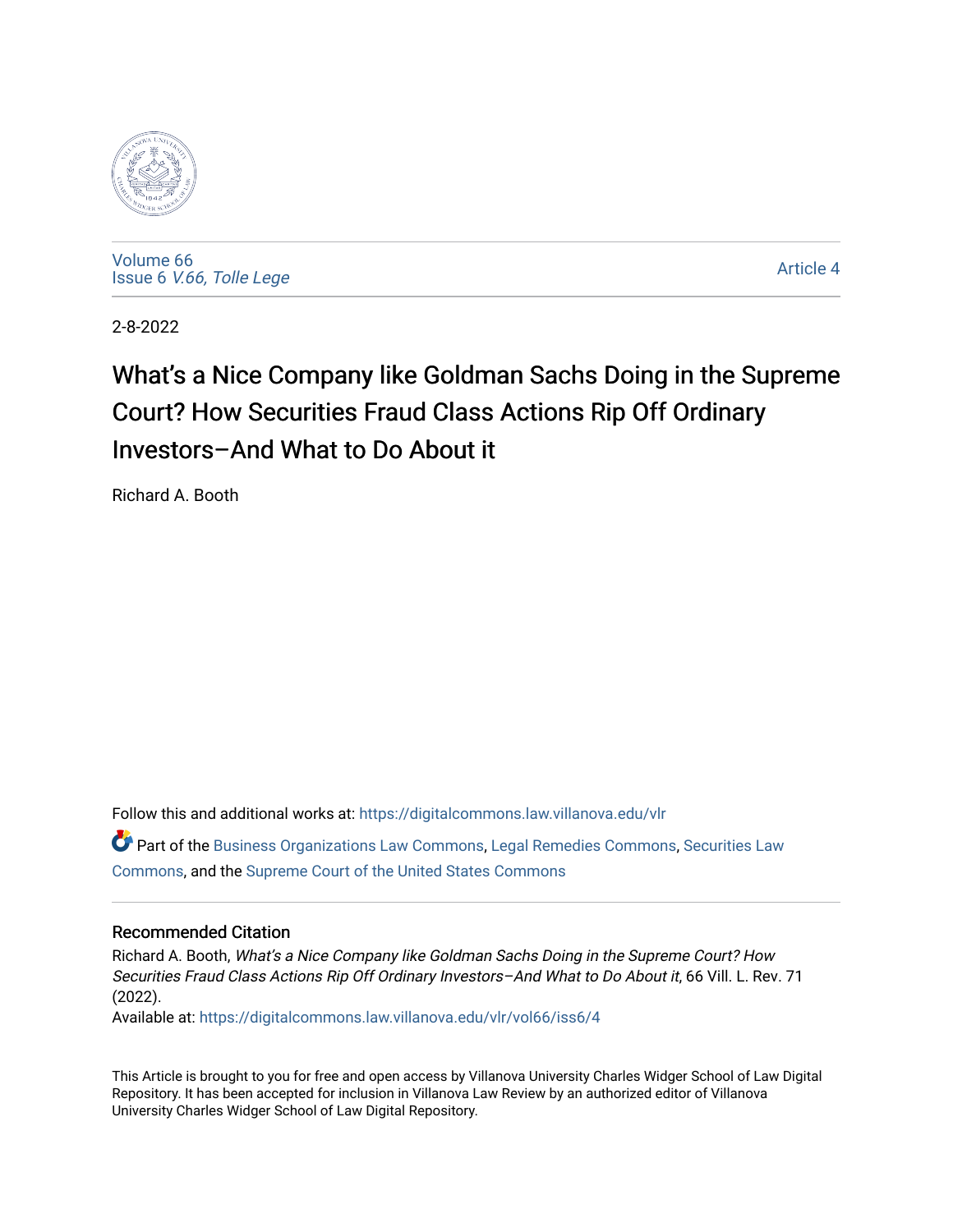#### WHAT'S A NICE COMPANY LIKE GOLDMAN SACHS DOING IN THE SUPREME COURT? HOW SECURITIES FRAUD CLASS ACTIONS RIP OFF ORDINARY INVESTORS—AND WHAT TO DO ABOUT IT

RICHARD A. BOOTH\*

#### ABSTRACT

This essay considers the issues raised in the latest securities fraud class action to reach the Supreme Court—*Goldman Sachs v. Arkansas Teacher Retirement System* and finds that the claims asserted therein against Goldman Sachs on behalf of openmarket buyers of its common stock are claims that should have been asserted *on behalf of* Goldman Sachs (by means of a derivative action) and against the individuals who caused the losses at issue. The losses suffered by individual buyers of Goldman Sachs stock during the extraordinarily long forty-month alleged fraud period are minimal if they exist at all. Moreover, the law is quite clear that claims on behalf of the company arising from the same constellation of facts should take precedence over any claims on behalf of individual buyers. Yet the practice that has evolved is the opposite: class claims take priority and company claims are settled for nonmonetary governance reforms of dubious value rather than for real money. The forces that have led to this classic example of market failure are both fascinating and sinister. But the bottom line is that ordinary investors—such as investors in welldiversified mutual funds and index funds—end up losing far more than they gain from class actions. Indeed, index fund investors effectively pay out about twenty dollars for every dollar they recover. Thus, the best hope for reforming the system is for index funds to step up and intervene to assert the interests of diversified investors in favor of litigating such claims as derivative actions rather than as class actions.

<sup>\*</sup> Professor of Law & Martin G. McGuinn Chair in Business Law at Villanova University Charles Widger School of Law.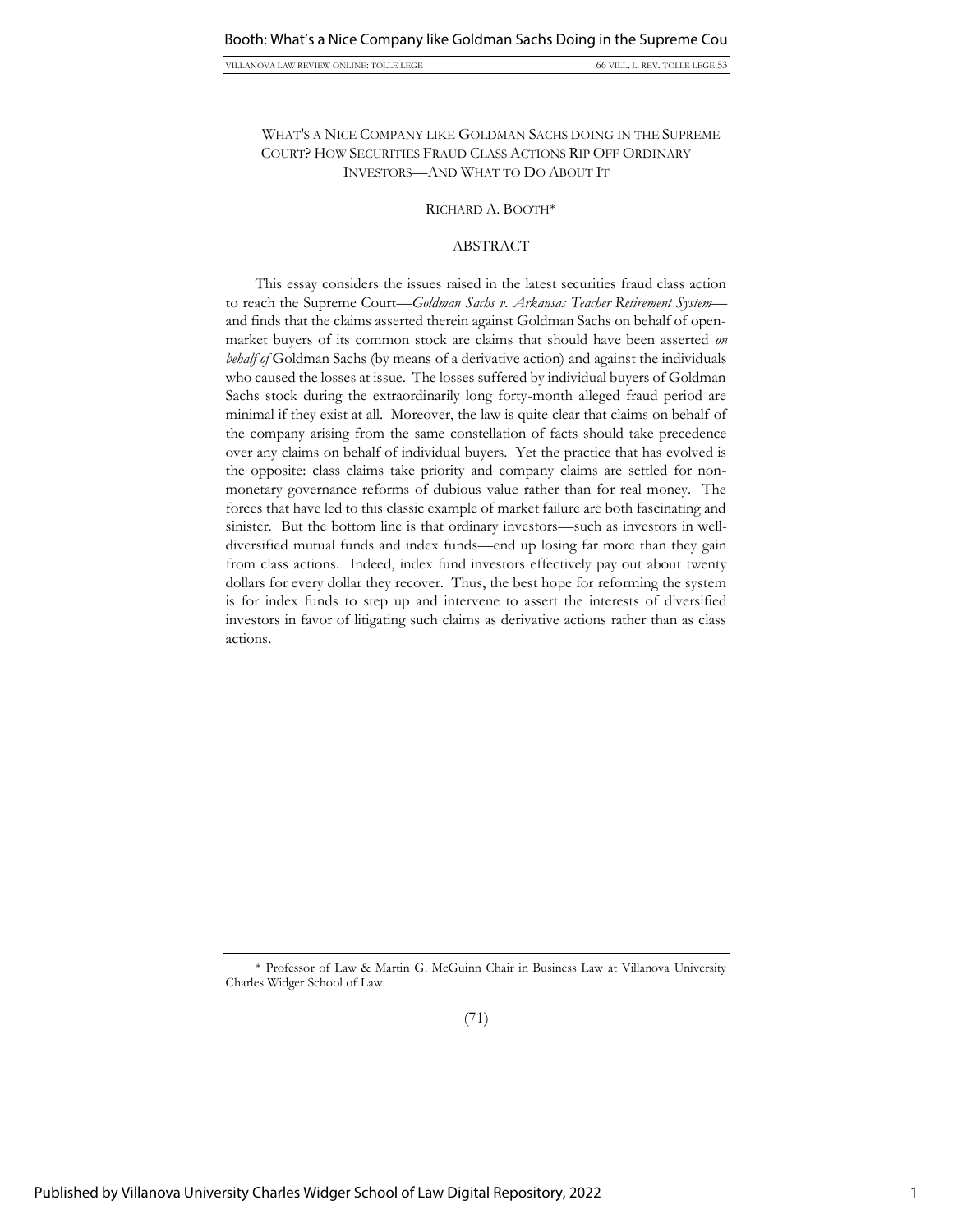Villanova Law Review, Vol. 66, Iss. 6 [2022], Art. 4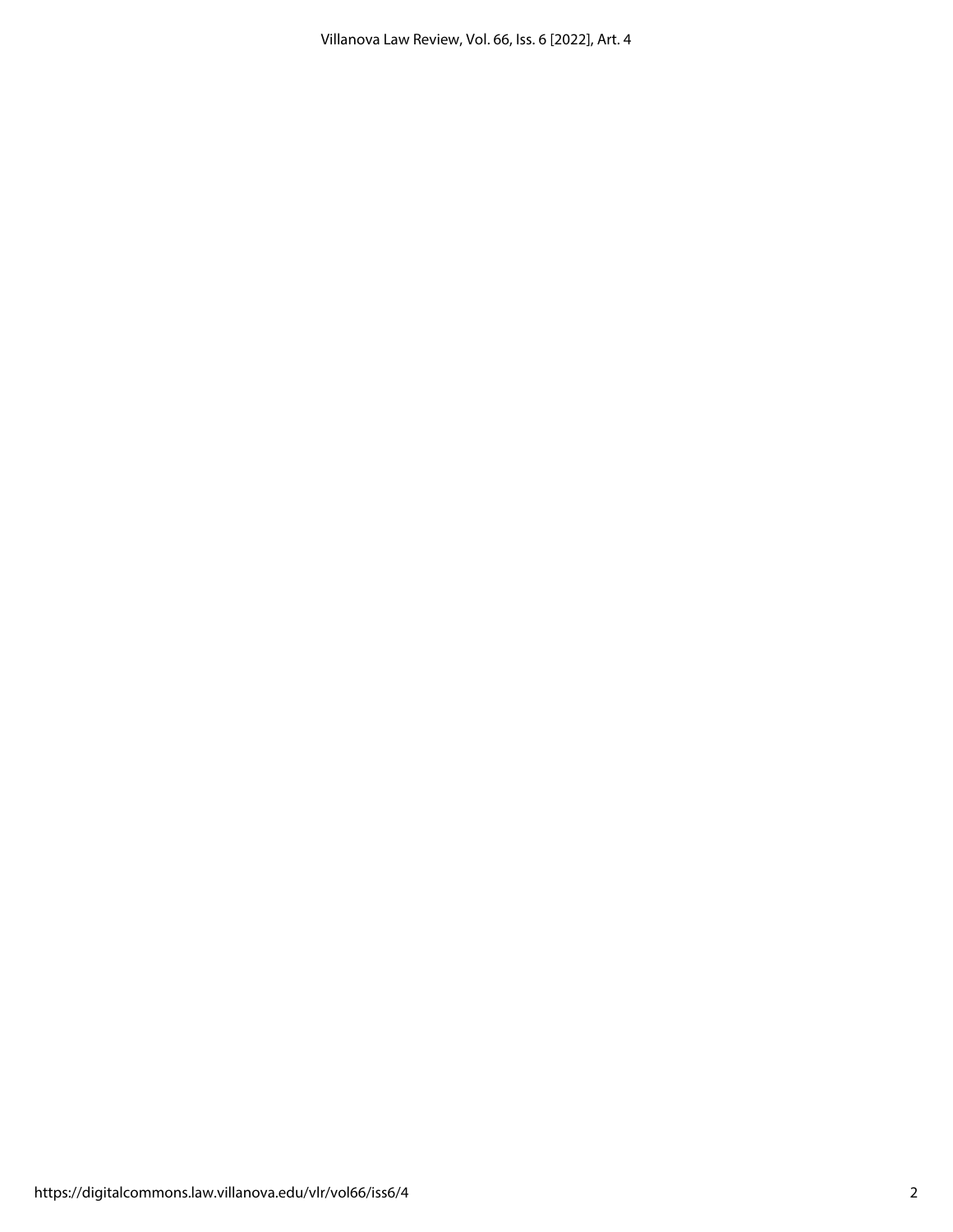#### **CONTENTS**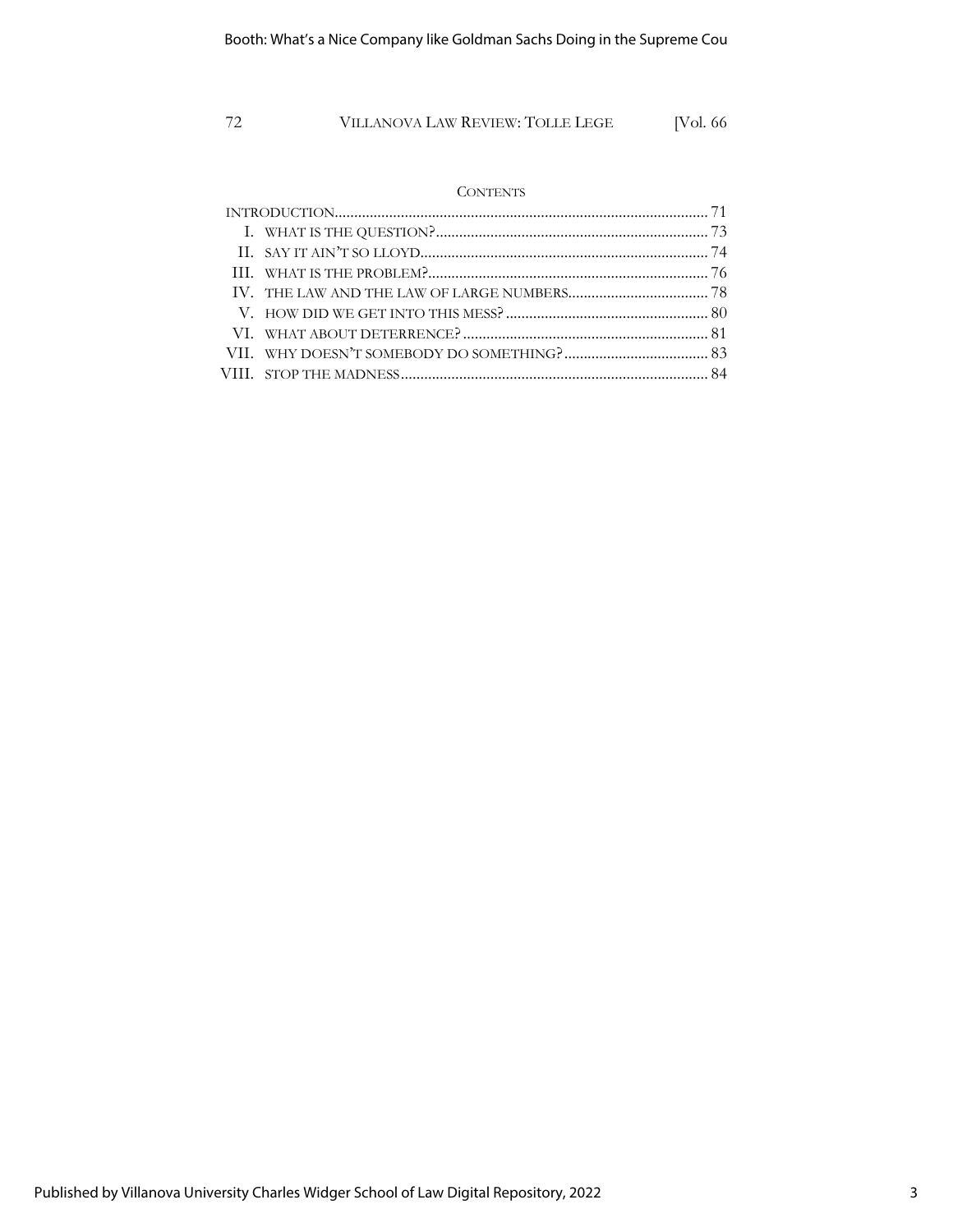Villanova Law Review, Vol. 66, Iss. 6 [2022], Art. 4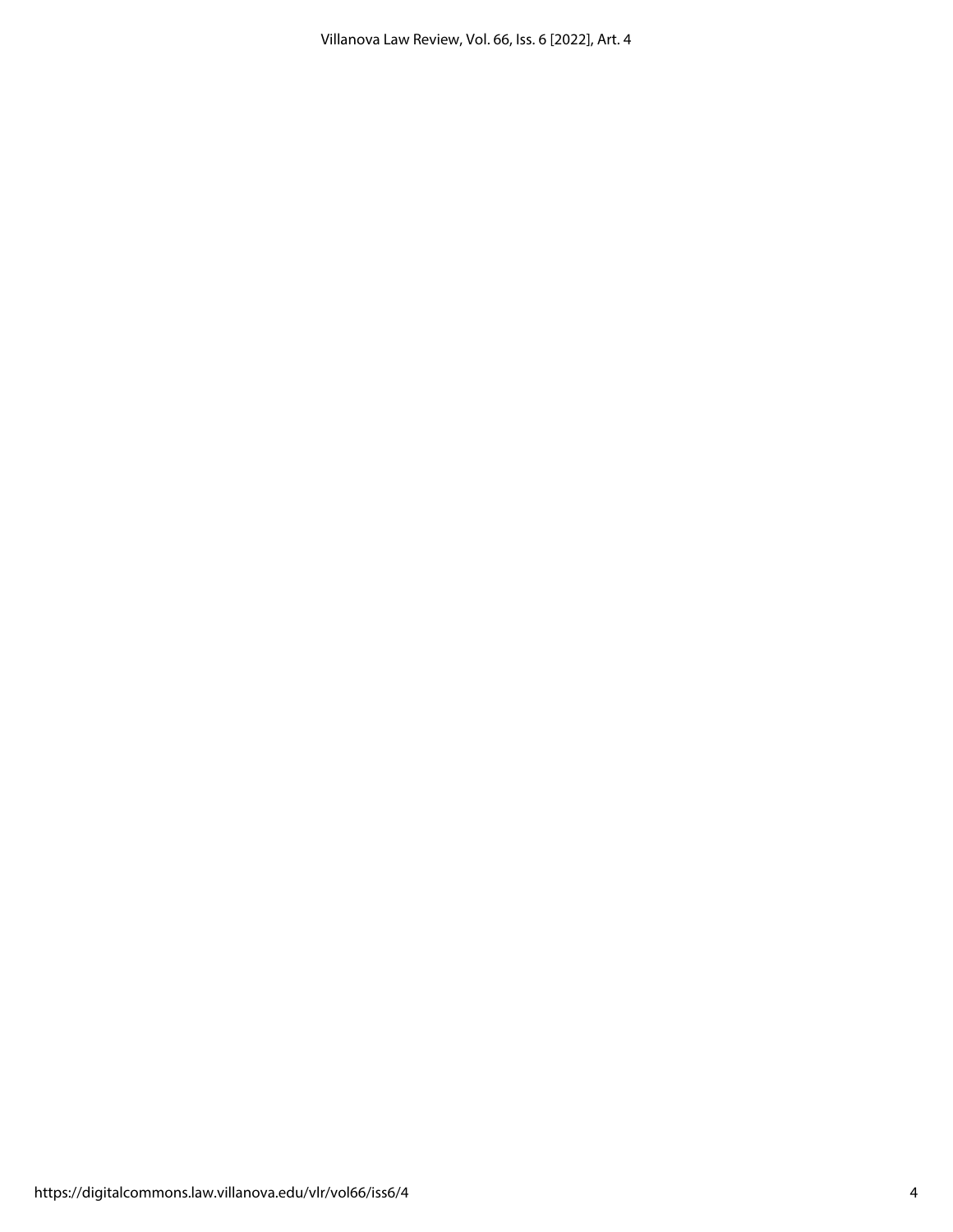#### **INTRODUCTION**

Since 1967, the Supreme Court has heard sixty-eight cases relating to Rule 10b-5, the Securities and Exchange Commission's (SEC) catch-all anti-fraud rule, which has been interpreted to permit investors to sue for damages when they are deceived by a misstatement of material fact in connection with the purchase or sale of a security. That is more than one case every year for a court that decides only about eighty cases in a year. Securities fraud must be rampant. Or else something is awry with how the law works.

The latest such case—*Goldman Sachs v. Arkansas Teacher Retirement System* (ATRS)—was argued on March 29. It arose because Goldman Sachs (GS) stock price fell from about \$184 (as of April 15, 2010) to about \$134 (as of June 10, 2010) in part because of an enforcement action filed by the SEC against the company on April 16, 2010.<sup>1</sup> Plaintiff buyers of GS common stock (ticker: GS) argue that they were defrauded because the company held itself out as "dedicated to complying fully with the letter and spirit of the laws, rules and ethical principles that govern us" and affirmed that "[o]ur continued success depends upon unswerving adherence to this standard . . . ."<sup>2</sup> Plaintiffs claim that this was a lie, that GS stock was overpriced as a result, and that as buyers they paid too much when they bought. According to plaintiffs, the lie was revealed when the SEC filed suit based on the firm's marketing of a collateralized mortgage obligation (CMO) called ABACUS. To be specific, plaintiffs claim that the SEC action exposed GS as a firm that was anything but committed to lofty ethical principles. Thus, statements to the contrary were misrepresentations.

There is no doubt that much (or most) of the price decrease in GS was attributable to the government crackdown. GS ultimately paid a \$550 million fine to settle the matter with the SEC.<sup>3</sup> Nevertheless, ATRS claims that revelation of the firm's true colors caused the loss they suffered at least in part and that they should be made whole to the tune of about \$50 per share.

The *Goldman Sachs* case involves the rebuttable fraud-on-the-market (FOTM) presumption, by which buyers may be presumed to have relied on a false statement of material fact if it affected market price.<sup>4</sup> If the false statement causes market price to rise or remain too high, and the price falls when the truth comes out—at the time of a *corrective disclosure*—buyers may sue to recover their losses.<sup>5</sup> To be clear, the SEC

2. *Id.* at 258–59.

<sup>1.</sup> *See* Arkansas Teacher Ret. Sys. (ATRS) v. Goldman Sachs Grp., Inc., 955 F.3d 254 (2d Cir. 2020), *cert. granted*, 141 S. Ct. 950 (2020) [hereinafter *ATRS*].

<sup>3.</sup> *See* Steven M. Davidoff et al., *The SEC v. Goldman Sachs: Reputation, Trust, and Fiduciary Duties in Investment Banking,* 37 J. CORP. L. 529, 539–40 (2012).

<sup>4.</sup> *See* Basic Inc. v. Levinson, 485 U.S. 224, 228 (1988).

<sup>5.</sup> Note that a securities fraud claim under Rule 10b-5 may arise from the cover-up of either bad news or good news. In the former case, the plaintiff class comprises those who bought during the fraud period, while in the latter case the plaintiff class comprises those who sold during the fraud period. There are notable examples of good-news fraud cases (with seller classes). *See generally Basic*, 485 U.S. at 224; Affiliated Ute Citizens v. United States, 406 U.S. 128, 155 (1972); S.E.C. v. Texas Gulf Sulphur Co., 401 F.2d 833 (2d Cir. 1968). But studies show that there about sixty bad-news cases for every one good news case. In other words, the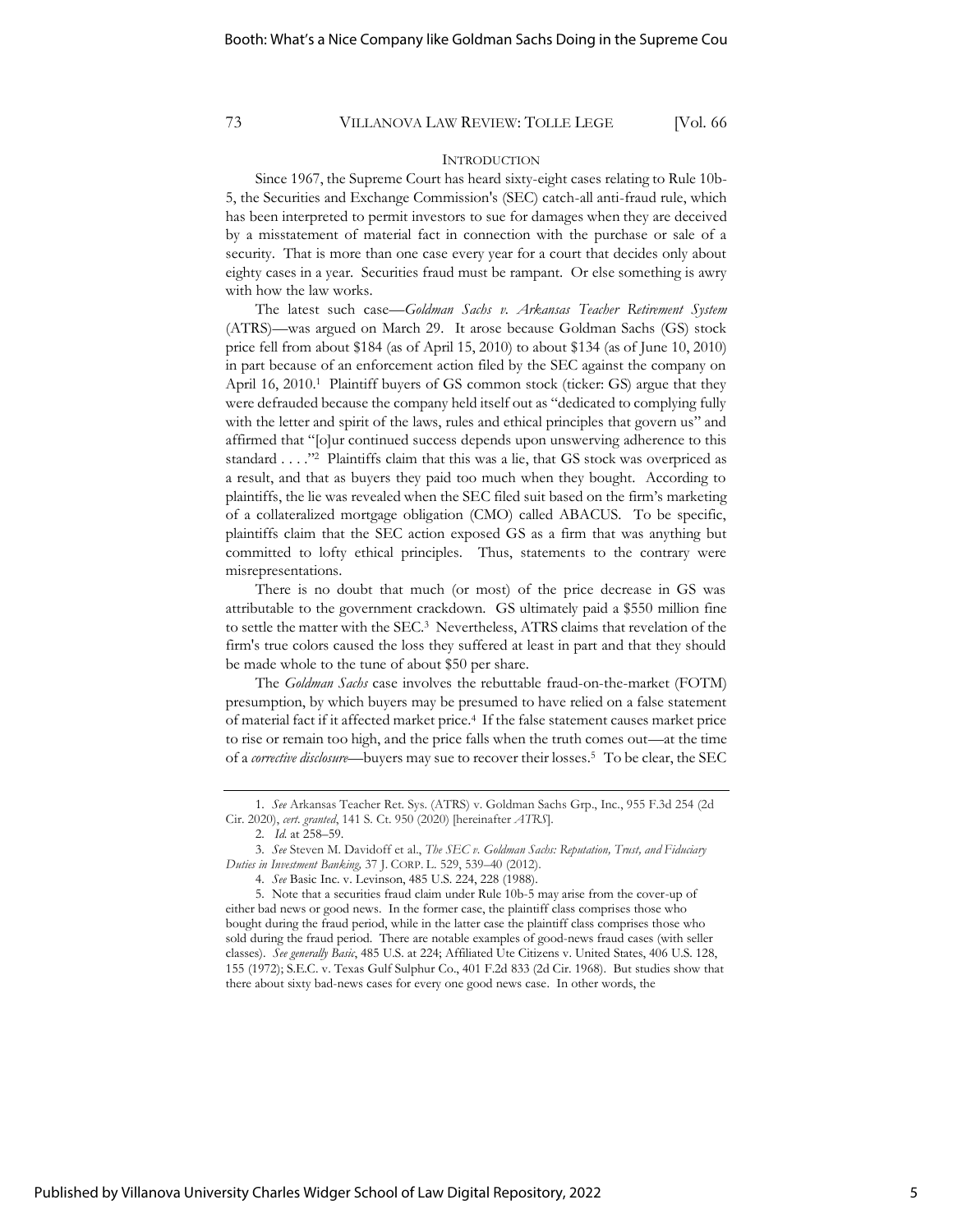did not sue GS because ABACUS was inconsistent with statements about the firm's commitment to compliance. Rather, the SEC sued because ABACUS was created in part to enable one firm client to sell it short (at what turned out to be a substantial gain) and thus violated the firm's duty to its customers who bought the product. But the SEC enforcement action gave plaintiffs the corrective disclosure they needed to invoke the FOTM theory—albeit a corrective disclosure in the guise of an event (the SEC filing) rather than any express admission by the company that earlier statements had been wrong.<sup>6</sup> Thus, plaintiffs sought to recover *from the company* for the difference between the price they paid and the market price following corrective disclosure—after the truth came out.

The *Goldman Sachs* case differs from an ordinary securities fraud class action claim involving an alleged misrepresentation about earnings or business prospects. For example, suppose Acme Blasting Cap Company (ABC) stock trades at \$20 per share because the market thinks it will generate return of \$2 per share. That is, the market values the company at ten times earnings. In a conference call with analysts, the CEO confirms that expectation—saying that the company is on track to make its numbers even though the CEO knows that there is a fifty-fifty chance that earnings will be only one dollar per share when reported (because an important customer has indicated it might cancel a big order which might or might not be offset by an order from another customer). Three months later the company announces earnings of one dollar per share. And stock price immediately falls to \$10 per share. Under Rule 10b-5, buyers who bought ABC stock during the threemonth fraud period may sue as a class to recover the difference between the price they paid and market price following corrective disclosure.<sup>7</sup> In other words, buyers as a group may sue the company to recover their loss of \$10 per share.<sup>8</sup> There is no need for each class member to prove reliance on the statement by the CEO—which was heard only by a handful of analysts. Indeed, there is no need for *any* plaintiff to prove reliance, which means that such actions may be litigated as class actions. And that is important because few individual buyers will have lost enough to bother to make a claim.<sup>9</sup> Without a class action remedy, most such fraud will go unavenged. Or so the argument goes.

9. Indeed, the federal class action rule, Rule 23 of the Federal Rules of Civil Procedure (FRCP), was adopted in 1966 in its current form with securities litigation in mind, albeit most cases arise under the 1933 Act and not under Rule 10b-5. *See* FED. R. CIV. P. 23.

overwhelming majority of SFCAs involve the cover up of bad news (with buyer classes). Accordingly, the discussion here assumes the context of a bad news case with a buyer class.

<sup>6.</sup> The courts have recognized that an event may serve as corrective disclosure because otherwise a company could avoid any stockholder claim simply by remaining silent and refusing to acknowledge any earlier misstatement as incorrect. *See* Richard A. Booth, *Loss Causation and the Materialization of Risk Doctrine in Securities Fraud Class Actions*, 75 BUS. LAW. 1791, 1792 n. 3 (2019).

<sup>7.</sup> More precisely, the price following corrective disclosure is deemed (by statute) to be the "the mean trading price . . . during the 90-day period beginning on the date on which the information correcting the misstatement or omission . . . is disseminated to the market." *See*  Securities Exchange Act of 1934, Pub. L. No. 104–67, tit. I, § 21D(a)(7)(b); 15 U.S.C. § 78u-4(e)(1) (West 2010). The history and rationale for this rule (adopted as part of the Private Securities Litigation Reform Act of 1995) is itself quite fascinating. *See* Richard A. Booth, *OOPs! The Inherent Ambiguity of Out-of-Pocket Damages in Securities Fraud Class Actions,* 46 J. CORP. L. 319, 322 n. 9 (2020).

<sup>8.</sup> They may sue the company because the CEO is presumed to speak for the company. Ergo, it was the company that deceived them. *See* Makor Issues & Rights, Ltd. v. Tellabs Inc., 513 F.3d 702, 707 (7th Cir. 2008). This point is discussed at length in Richard A. Booth, *Deconstructing Scienter*, 15 VA. L. & BUS. REV. (forthcoming in 2021).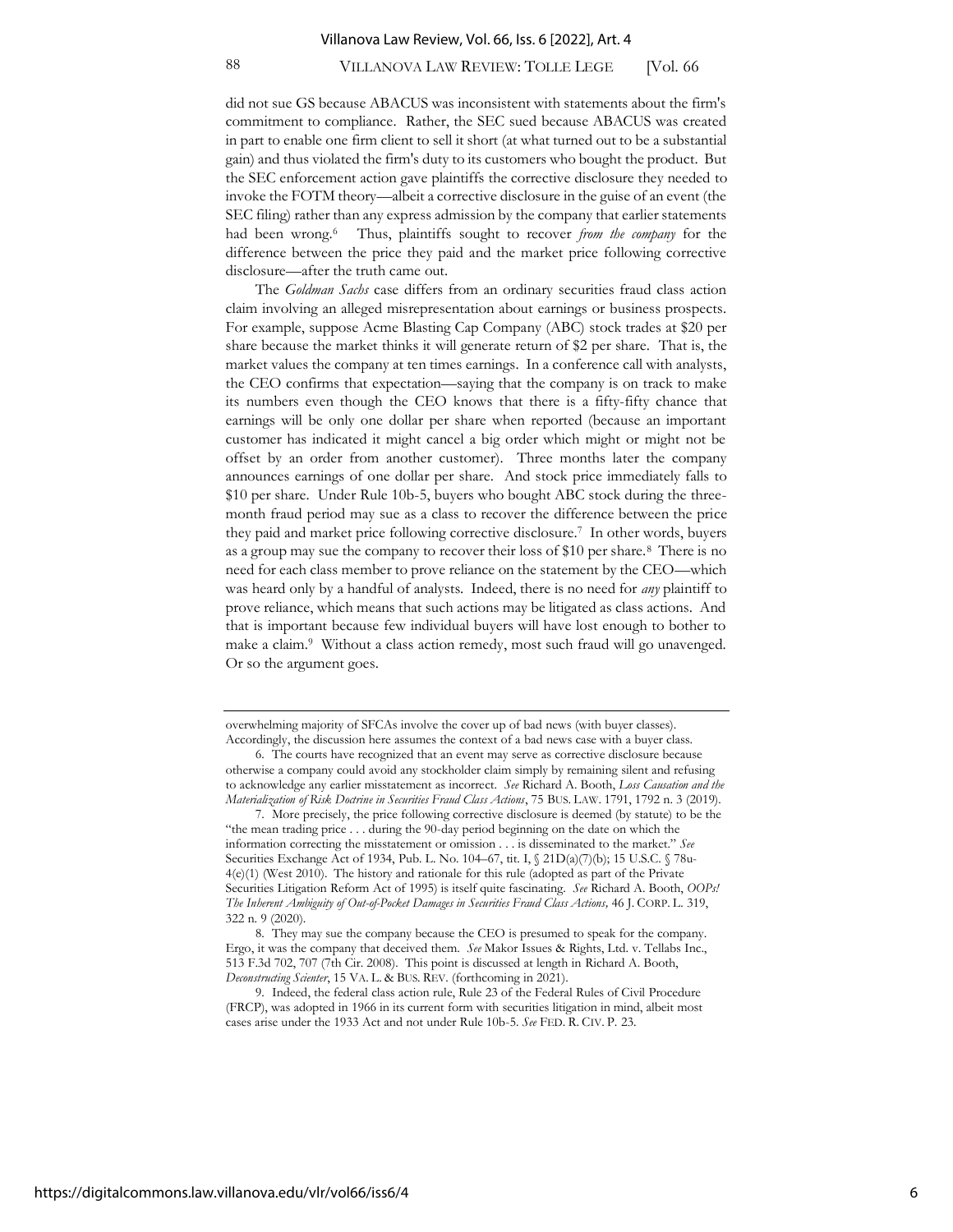# 2021 WHAT'S A NICE COMPANY LIKE GOLDMAN SACHS DOING IN 87 THE SUPREME COURT?

The ultimate question in *Goldman Sachs* is whether the alleged corrective disclosure made any difference *at all* to stock price. Under a 2014 SCOTUS decision—*Halliburton II*—the defendant must be afforded an opportunity to rebut the FOTM presumption before the action can proceed as a class action.<sup>10</sup> GS argues that the price decrease was attributable to the SEC announcement and not to any revelation that its earlier generic statements about compliance were false. Indeed, during oral argument, Justice Alito suggested that such statements were akin to the claim, "We are a nice company," and unlikely to matter much to investors.<sup>11</sup> Moreover, GS had acknowledged all along that its business entails conflicts of interest that require active monitoring and had done so in the same filings in which it claimed to be committed to compliance.<sup>12</sup> Finally, and probably most important, the facts relating to ABACUS were well known to the market before the SEC filed suit.<sup>13</sup>

If the loss was caused wholly by a new development (such as the SEC action), there can be no claim, because there was no lie or cover-up. But a three-judge panel of the Second Circuit Court of Appeals held that even if most of the loss was attributable to the SEC enforcement action, the presumption remains as long as *some* of the price decrease can be attributed to corrective disclosure.<sup>14</sup>

#### I. WHAT IS THE QUESTION?

To be clear, the *Goldman Sachs* case raises several related issues. For one, can an event serve as corrective disclosure? The answer to that question is pretty well settled in the affirmative, but SCOTUS has never expressly agreed. For another, what does it take to rebut the presumption of price impact—the presumption that a particular item of misinformation affected a market price? This is the narrow question before the Court. More precisely, the question is whether offering *some* rebuttal evidence is enough or whether the plaintiff must offer other evidence to rebut the rebuttal. But these questions imply a logically prior question: what exactly do we mean by price impact in this context?

Stock prices fall for all sorts of reasons. How do we know how much market price fell because the GS lied about its ethical standards and how much it fell for other reasons—like the government crackdown on practices previously thought to be kosher? Suppose I buy a used Ford Pinto for \$1000 from a guy in a plaid suit and discover that I overpaid by \$100 because the mileage had been rolled back. On my way to the dealership to demand a refund, I get bumped from behind, and the gas tank explodes, totaling the car. Can I sue the guy in the plaid suit for the entire \$1000 purchase price?<sup>15</sup>

<sup>10.</sup> Halliburton Co. v. Erica P. John Fund, Inc., 573 U.S. 258, 258 (2014) [hereinafter *Halliburton II*].

<sup>11.</sup> Transcript of Oral Argument at 15, Goldman Sachs Grp., Inc. v. Arkansas Teacher Ret. Sys. 141 S. Ct. 1512 (2021) (No. 20-222); *see id.* at 36, 62 (question by Justice Roberts), 38 (question by Justice Thomas).

<sup>12.</sup> *See ATRS*, 955 F.3d 254, 273–74 (2d Cir. 2020).

<sup>13.</sup> *See* Davidoff, et al., *supra* note 3, at 539–40.

<sup>14.</sup> *ATRS*, 955 F.3d at 277–78; *see also* Waggoner v. Barclays PLC, 875 F.3d 79, 104–05 (2d Cir. 2017).

<sup>15.</sup> See Transcript of Oral Argument at 12, 40, *Goldman Sachs,* 141 S. Ct. 1512 (No. 20- 222), where Justice Breyer seems to raise a similar question.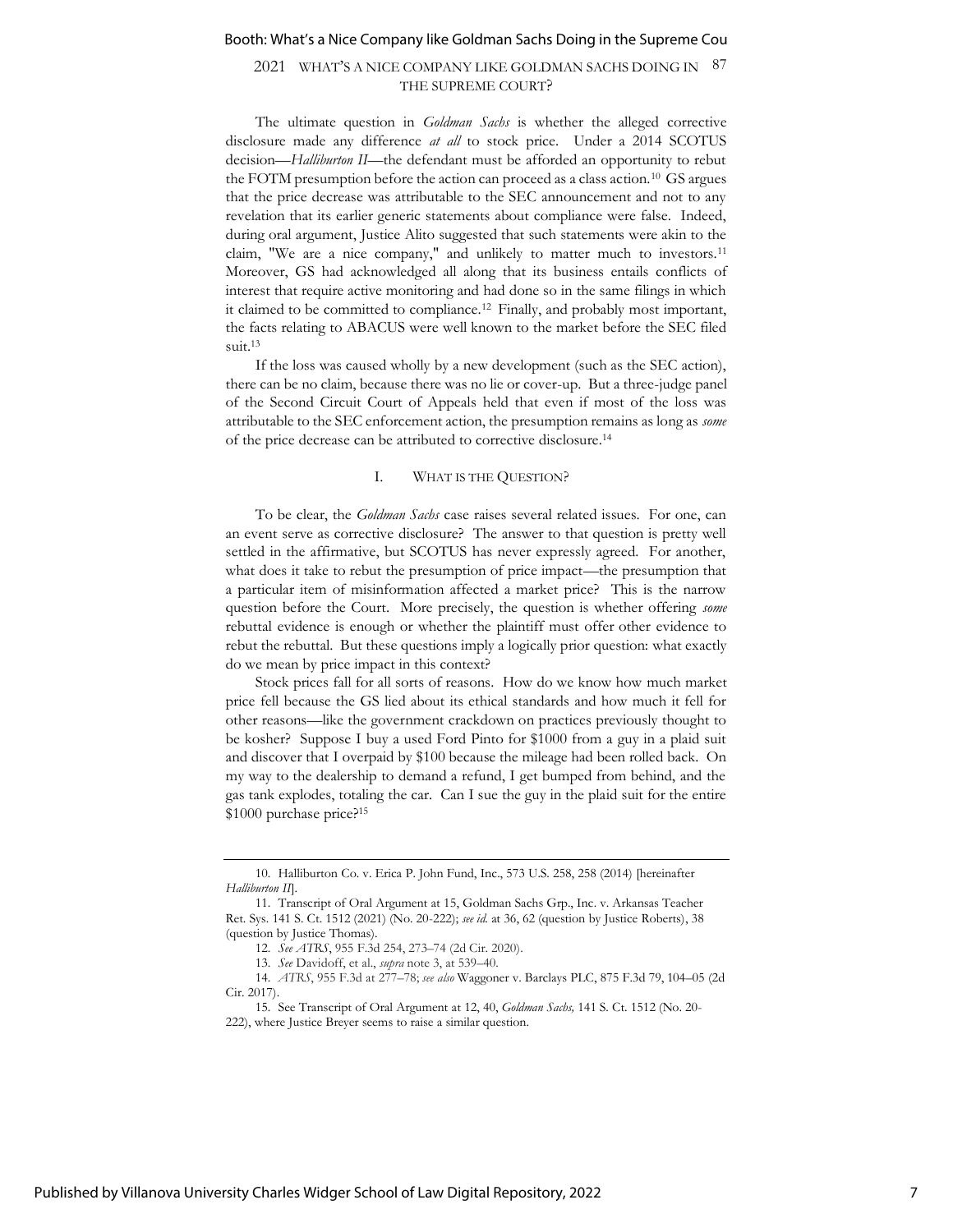The test in a case like *Goldman Sachs* is (or should be) whether the market would have reacted to corrective disclosure in the absence of the triggering event–—if the company had simply fessed up as to the alleged lie. Suppose the firm had said: "We sometimes provide (and make markets in) financial products for which there is investor demand even though as a firm we might not choose to invest in such products." How much would stock price have dropped? Not much (if any) since the statement is an apt description of a large segment of the securities business. It is as if Captain Renault arrived on the scene and exclaimed, "I'm shocked . . . shocked to find that *market making* is going on in here." Whatever the (minimal) decrease that might follow such a disclosure, that is the amount of price inflation—the excess price caused by the (supposed) deception.

Moreover, the remainder of the loss beyond correction of any price inflation is a loss suffered by the firm. If GS employees violated the law by dealing in such financial products, it is the company that should recover from individual wrongdoers for the harm they did to company reputation (not to mention the loss from the fine). Indeed, the SEC sued both GS and its vice president Fabrice Tourre (AKA Fabulous Fab) who designed and marketed ABACUS and who later paid an individual fine of more than \$825,000.<sup>16</sup> To be sure, a company is unlikely to sue its own employees. But there is a mechanism by which company stockholders can compel the company do precisely that: the stockholders may sue *derivatively* to recover from the individual wrongdoers on behalf of the company. If the derivative action succeeds, the company recovers and stock price is restored for the benefit of all the stockholders.

Admittedly, it can be a bit difficult to grasp the idea that GS *as a firm* suffered most of the harm in this case—especially since the firm likely made a ton of money from ABACUS. Nevertheless, the firm is an institution comprising more than 30,000 professional employees and thousands of stockholders.<sup>17</sup> Withal, it is also a systemically important institution. It is the sixty-sixth largest company in the S&P 500.<sup>18</sup> As such, GS is a significant cog in the machine that is the U.S. economynot to mention the banking system thereof. To be sure, one might argue that the firm has deep pockets and can afford to make buyer stockholders whole. But the firm–—which was worth more than \$93B before the SEC action was announced– —lost more than \$25B in value as a result of the events by which plaintiffs claim \$13 billion in damages.<sup>19</sup> At some point, one must worry about whether the firm can survive—as perhaps the Department of Justice should have worried about the accounting firm Arthur Andersen in the wake of the Enron debacle.<sup>20</sup>

#### II. SAY IT AIN'T SO LLOYD

<sup>16</sup>*. See* Nate [Raymond](https://www.reuters.com/journalists/nate-raymond) & Jonathan Stempel, *Big Fine Imposed on Ex-Goldman Trader Tourre in SEC Case,* REUTERS (Mar. 12, 2014), https://www.reuters.com/article/us-goldmansachs-sectourre/big-fine-imposed-on-ex-goldman-trader-tourre-in-sec-case-idUSBREA2B11220140312 [https://perma.cc/BB33-WMPU].

<sup>17.</sup> *See In re* Goldman Sachs Grp., Inc. S'holder Litig., Civil Action No. CIV.A., 5215- VCG, 2011 WL 4826104, at \*16 (Del. Ch. Oct. 12, 2011).

<sup>18.</sup> See S&P 500 Companies by Weight, SLICKCHARTS, https://www.slickcharts.com/sp500 [https://perma.cc/SWW3-UN5D].

<sup>19.</sup> *See ATRS*, 955 F.3d at 259-60.

<sup>20.</sup> The firm, Arthur Anderson, was convicted in the United States District Court for the Southern District of Texas, of obstructing an SEC proceeding; the Fifth Circuit affirmed and the Supreme Court eventually reversed and remanded for further proceedings. *See generally* Arthur Andersen LLP v. United States, 544 U.S. 696 (2005).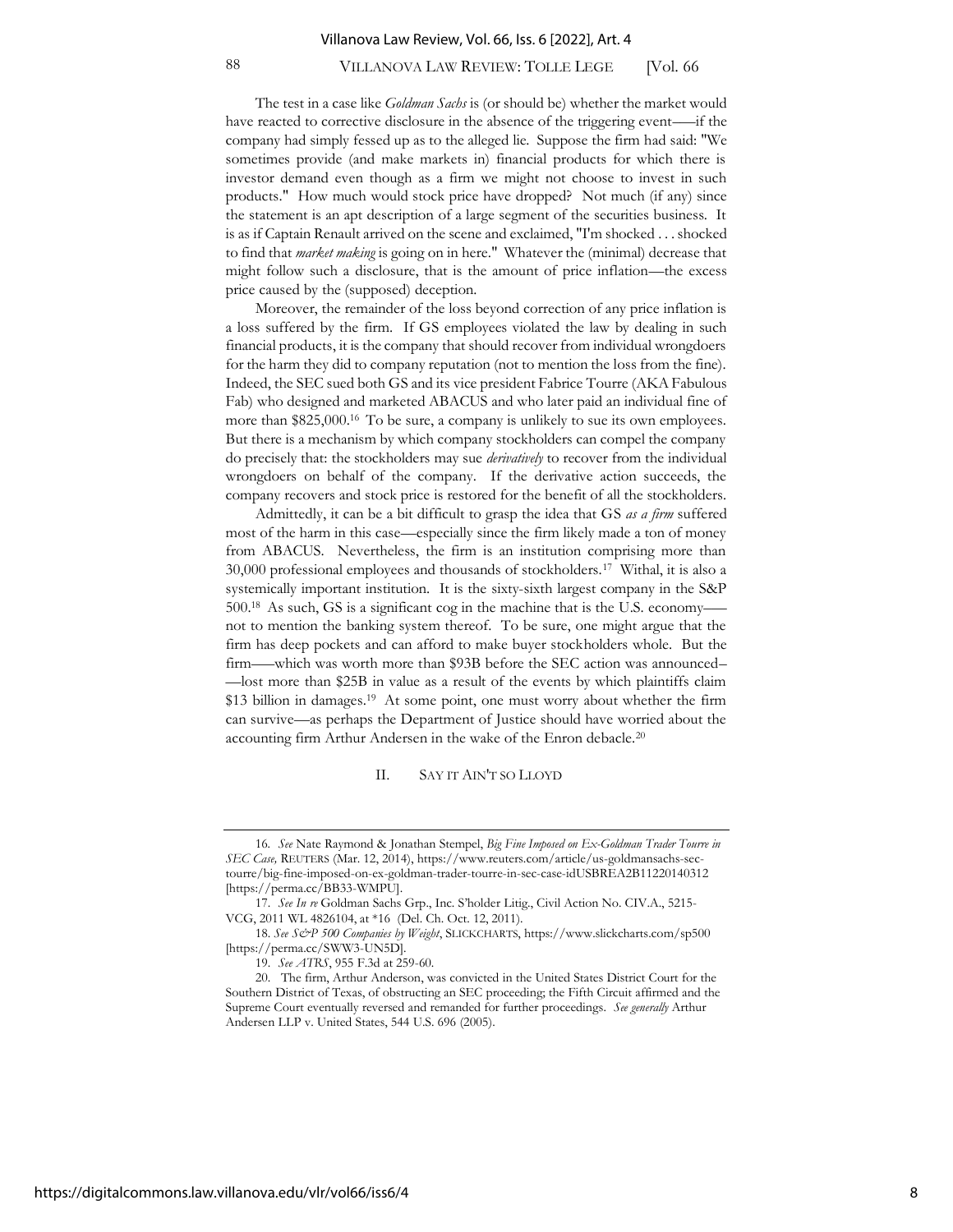# 2021 WHAT'S A NICE COMPANY LIKE GOLDMAN SACHS DOING IN 87 THE SUPREME COURT?

Some of the lost GS value came from the SEC fine and attendant expenses. And some may have come from tarnish to the GS brand. But it is difficult to believe that these losses accounted for more than a billion or so of the \$13 billion claim. <sup>21</sup> The remainder of the loss almost certainly came from lost prospects because the CMO party was busted. In other words, before the SEC crackdown, the market assumed that GS (and other banks) would eventually get back to business and making money as they had before.

To summarize, there are three or four possible sources of loss in the *Goldman Sachs* case:

- fines and attendant legal expenses
- diminished prospects for profit going forward (future earnings)
- reputational harm (loss of trust)
- correction of price inflation (exposure of unethical practices)

The first is the most concrete and is clearly derivative in nature. The second is almost certainly the largest, but it is unclear whether anyone can recover for this element of loss which came from fundamental changes to the business of banking. The last two items are more difficult to prove and to measure. But the important point is that they are two sides of the same coin—two different ways of describing the same element of loss.

As asserted *three times* by plaintiff counsel at oral argument, GS traded at a premium as compared to shares of competitors.<sup>22</sup> Thus, the claim is that plaintiff buyers paid *more* for GS than they would have paid for shares of competitor banks all else equal. Assuming this allegation is true (as we and the courts must do for the sake of argument), then the claim must be that the market was fooled into thinking that GS was better. But it is also possible that GS really was better and squandered its competitive advantage by marketing ABACUS and running afoul of the SEC. In other words, the superior reputation of GS was either illusory to begin with or it was real but lost because of bad business behavior.

The first possibility——that the firm's competitive advantage was illusory might or might not give rise to a fraud claim. If the firm's superior reputation is the product of demonstrably false advertising, it might constitute fraud. But if the firm's superior reputation is the product of caché that simply evolved on its own like the latest fashion—firm-specific irrational exuberance— it can just as easily disappear of its own accord and likely will do so eventually.

The second possibility—that the firm's competitive advantage was real and was squandered—would certainly give rise to a derivative claim. Indeed, it is the essence of a claim for reputational harm. The only difference is that the decrease is one from a superior reputation to a normal reputation rather than a decrease from a normal reputation to an inferior reputation.

In other words, what is unusual about the *Goldman Sachs* case is that it involves a firm that was seen as superior to others—one that returned to earth (so to speak) when it was revealed to be merely mortal (or mix your own metaphor).

It is helpful here to consider an analogy involving bond ratings. Imagine company "XYZ" has bonds rated AA while its competitors' bonds are merely rated

<sup>21.</sup> *See ATRS*, 955 F.3d at 259-60.

<sup>22.</sup> Transcript of Oral Argument, at 62, 69, 88, Goldman Sachs Grp., Inc. v. Arkansas Teacher Ret. Sys. 141 S. Ct. 1512 (2021) (No. 20-222).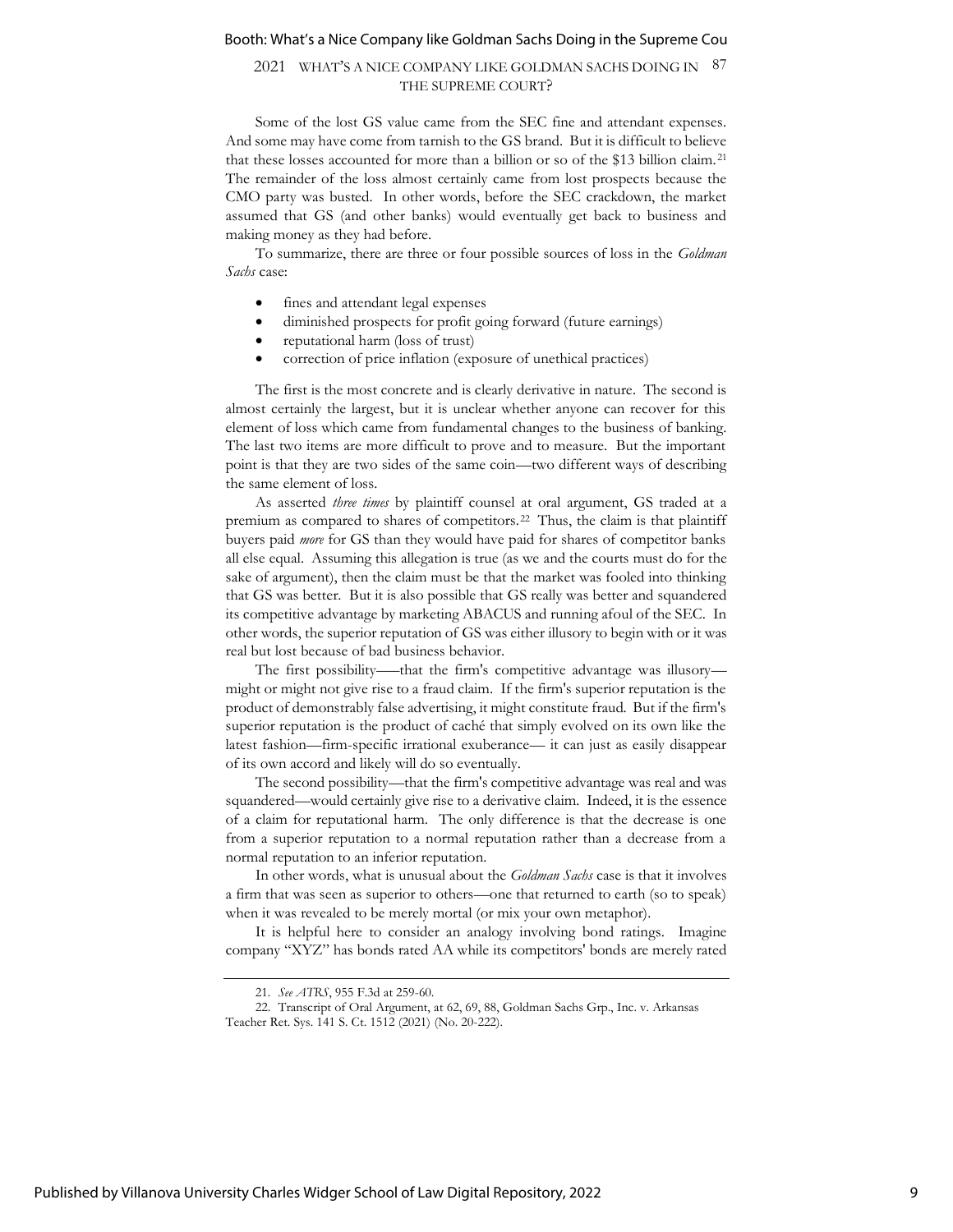A. It turns out that some of the past profits booked by XYZ have come from illegal operations. As a result, XYZ bonds are downgraded to B. In retrospect, it is unclear why the XYZ bonds were ever rated AA. But they might never have been downgraded if not for revelation of the illegal operations. It is also quite clear that the further demotion to B (junk bond status) is the result of bad business behavior and a loss of trust.

The *Goldman Sachs* case is similar in that the loss may derive either from the dissipation of a distinct advantage or from affirmative punishment by the market (or both). But the argument that GS was viewed as *special* complicates the analysis. If the firm had a genuine edge that was squandered by miscreant employees on ABACUS, the harm is pretty clearly derivative. But if the edge was illusory—derived from some intangible aura of mysterious origin that the firm sought to exploit for as long as possible—it is unclear that any claim will lie. Investors might have wanted to know that all glory if fleeting, but for the firm to broadcast the point would have eliminated its edge in the meantime. Indeed, one could argue that the firm had a duty to exploit its undeserved reputation for as long as possible.

Still, if the loss derives from the market's belief that the firm was better than other similar firms, the question is whether the market fooled itself or if GS fooled the market. If the firm did something positively deceptive to create or perpetuate a false image—like bribing the rating agency—there might be a fraud claim to be made out. But the claim would be akin to one for the difference between the yield on AA bonds and A bonds—the loss caused by the mistaken bond rating. The further loss because of the further downgrade from A to B represents affirmative punishment by the market. It would clearly give rise to a derivative claim (as would a claim by the company to recoup the bribe in the example).

The market will tell us whether it perceives any such fraud. If GS merely reverts to the mean—as to the mere A rating it should have had all along—and the market does not punish the company for its mendacity, the market must not think the company did anything wrong. No harm. No foul. To be sure, buyers of GS may have paid too much because the stock was overpriced for a while. That is always a risk with investing. In other words, if there is no extra loss there is no fraud. But if there is extra loss, it gives rise to a derivative claim. So no matter how you slice it, at least some of the claim is derivative.

#### III. WHAT IS THE PROBLEM?

Although claims such as the one in *Goldman Sachs* belong at least in part to the company, the prevailing practice is that class action plaintiffs can recover individually for their entire loss. The problem is that if buyers recover from the company, existing stockholders lose twice: They suffer (derivatively) the loss suffered by the company and they suffer again when the firm pays the buyers. In effect, the recovery that goes to the buyers comes from non-buyer (legacy) stockholders. It is the financial equivalent of a pick-six in football.

To make matters worse, the *prospect* of payout by the company causes stock price to fall that much more because of the payout itself. And it does so immediately. The market does not wait to see if a class action is filed. So if buyers can recover from the company, the amount they stand to recover is magnified by their own claim for damages through a bizarre echo effect—rather like the feedback that results from holding a microphone too close to a speaker. This echo (or feedback) effect also helps explain why plaintiff lawyers prefer class actions to derivative actions. Since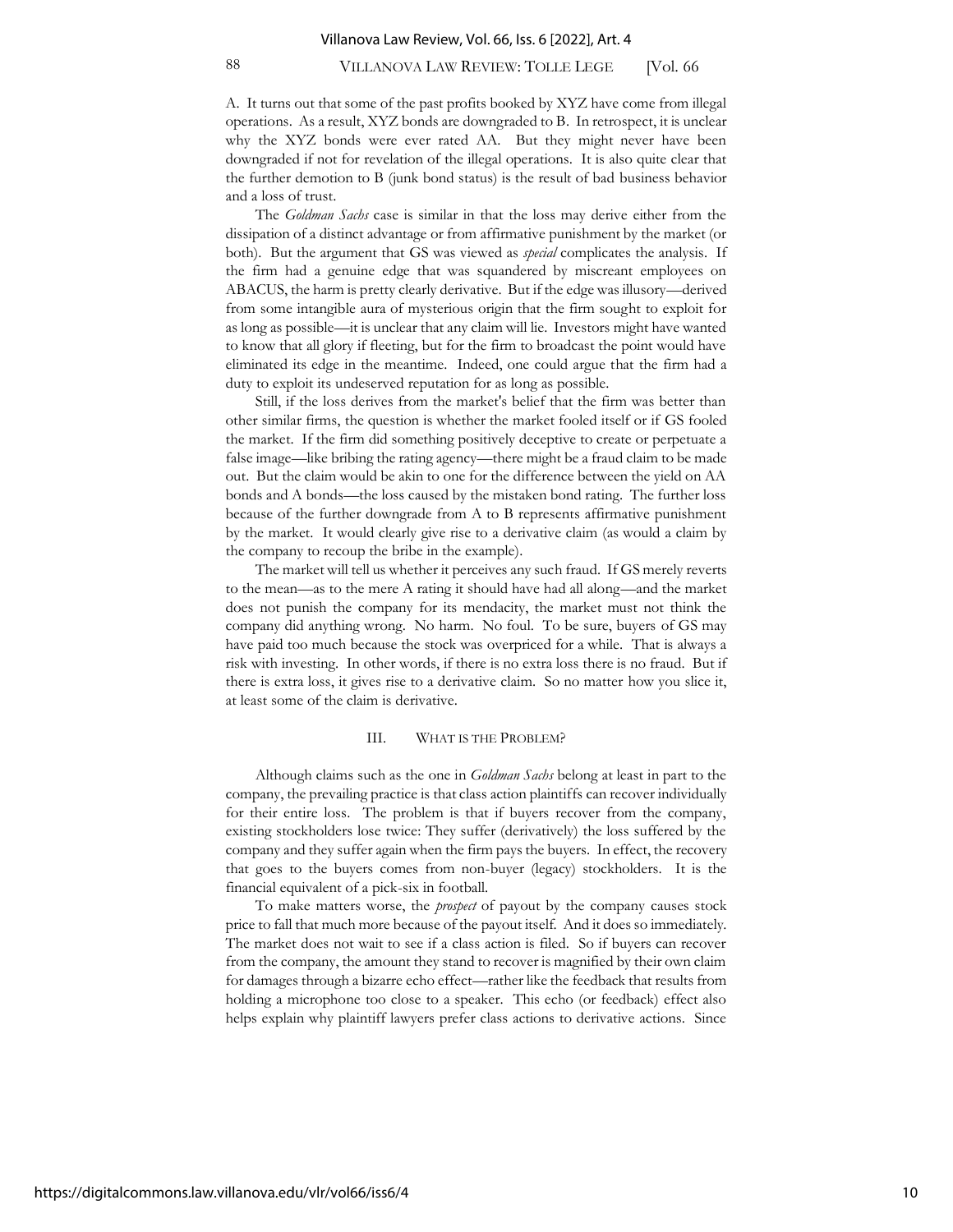# 2021 WHAT'S A NICE COMPANY LIKE GOLDMAN SACHS DOING IN 87 THE SUPREME COURT?

plaintiff lawyers get paid a share of the recovery—since they work on commission (as it were)—they are naturally inclined to proceed by class action rather than derivative action. It is not up to the plaintiffs simply to claim the claim (so to speak). The court decides to whom a claim belongs especially in the context of representative litigation such as a class action where the interests of absent parties are at stake.

This is an important point and not just some throw-away legal truism. Both lawyers and layfolk tend to gloss over the procedural step by which the court decides whether a case may proceed as a class action. A plaintiff has no entitlement to litigate on behalf of a class. The court must *certify* that the action is the proper subject of a class action (and that the plaintiff is a proper plaintiff to maintain it) precisely because the rights of others are at stake. If the action settles—as it almost always will do if it proceeds—all of the absent class members will be bound unless they choose affirmatively to opt out. Thus, the rules prohibit settlement without approval of the court. Indeed, the rules also prohibit dropping the case (voluntary dismissal) unless the court approves. On reflection, these are extraordinary rules. They seem to fly in the face of the idea that everyone deserves their day in court. Quite to the contrary, the court can decide if you are worthy to make a claim. A plaintiff must in effect prove their case before a court will allow them to prove their case. And just to be clear, there is no hyperbole here: *Goldman Sachs* is a case in point. The issue before SCOTUS is not liability itself. The (well disguised) issue is whether the case may proceed as a class action.

To add further irony, defendant companies are unlikely to protest that the action should be a derivative action. Companies and their managers would rather circle the wagons against a common foe than form up a circular firing squad by seeking company recovery from its own managers. To make matters even worse, insurance typically covers class claims against the company, but often does not cover derivative claims by which managers are found liable to the company. In short, no one has an incentive to get it right. Economists call it market failure.

So how might the courts fix the problem since the parties are not likely to do so? As it turns out, the rule governing class actions—Rule 23 of the Federal Rules of Civil Procedure—provides a solution. It says (in effect) that a class action should be the last resort. If there is any other equally good way to resolve a dispute, that alternative trumps a class action. To be precise, the Rule says a court can certify an action for damages as a class action only if proceeding by class action is *superior* to all other ways of resolving the issues. Ties always go to any alternative mode of proceeding. The possession arrow always points away from class actions.

Even in the absence of such unambiguous guidance, it is clearly preferable for the company to recover. In the *Goldman Sachs* case, the loss from the fine and the concomitant decline in the value of the business is a loss suffered by all of the stockholders and not merely those who bought their stock during the fraud period. Since it was the business that was harmed by the malfeasance of its managers (if any). It is clearly more efficient for the company to recover a lump sum that redounds to the benefit of all stockholders *pro rata* than it is to send each stockholder a check that in many cases will cost more to process than it is worth.

Moreover, and more importantly, derivative recovery mitigates any class claim that remains. To the extent the company is likely to recover, stock price falls that much less in the first place. It follows that if some of the claim is derivative, we should address the derivative claim first and see what loss remains (if any). Again,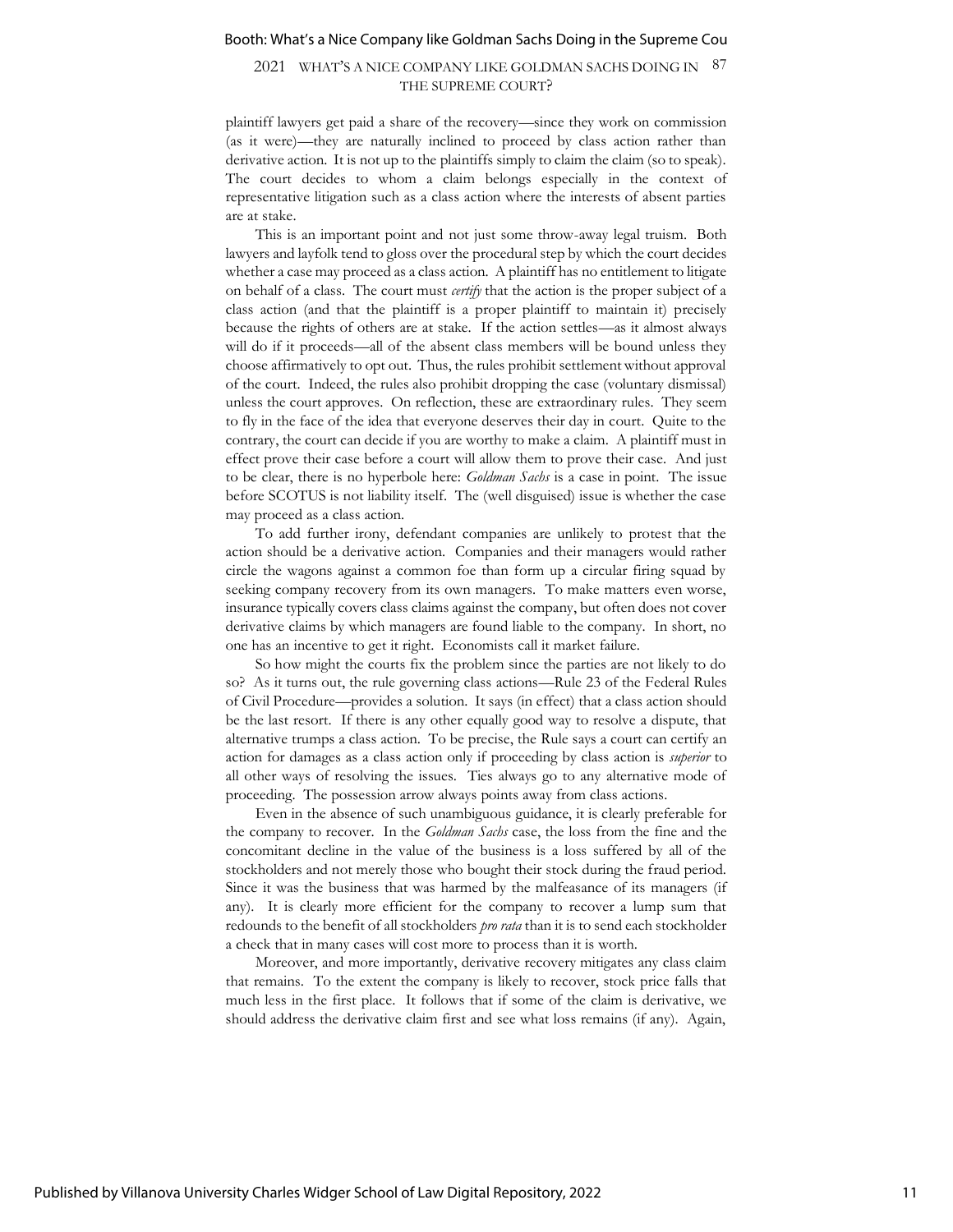some of the claim will always be derivative because it is implausible that the company will not have suffered some harm (as a company) if it can be proved that someone in authority committed a fraud such that the company can be held liable. So if there is a class claim, there will always be a derivative claim. But the converse is not true: there need not be a fraud claim. It is quite possible for a derivative claim to arise without any individual claim. That is, it is easy to imagine a case in which compensation to the company would make every stockholder whole.

*Goldman Sachs* is just such a case. It is scarcely conceivable that those who bought the stock during the fraud period suffered any additional compensable loss beyond the claim that might be asserted by the company. The Second Circuit itself implicitly recognized that most of the loss came from the SEC crackdown. In other words, the court certified the class action on the thinnest possible justification—that even if stock price were restored by company recovery, some compensable loss *might* remain from the cover-up of the truth.

#### IV. THE LAW AND THE LAW OF LARGE NUMBERS

Arguably, *Goldman Sachs* is an easy case because the market would not likely have reacted to the supposed corrective disclosure standing alone—in the absence of the SEC action. In a more typical case like that of ABC described above, fraudperiod buyers would have avoided some loss if the CEO had disclosed that there was a fifty-fifty chance that earnings would be \$1 per share rather than \$2 per share as expected. All else equal, stock price should have fallen to \$15 at that point although it later fell to \$10 when it turned out that the worst-case scenario had come to pass.

In a class action under Rule 10b-5, buyers can recover the \$10 difference between what they paid (\$20) and stock price following corrective disclosure (\$10). But *Goldman Sachs* reveals a subtle issue. Should buyers recover their full \$10 loss or just the \$5 difference between what they paid and what they would have paid if the market had known all the facts?

Buyers would no doubt argue that they lost \$10 and should recover in full. But if so, they are better off because of the fraud (so called) than they would have been if there had been no fraud. If the CEO had told the whole truth and buyers had paid \$15, they would have no claim based on the further decline to \$10. To be sure, the buyers might argue that they would not have bought at all at \$15. But that gets into speculation about exactly why each buyer bought and runs afoul of the spirit of the FOTM presumption, which quite sensibly ignores individual reliance and presumes that investors rely on market prices to be fairly set.

While it seems clear that buyer claims should be limited to the \$5 per share by which price was inflated, it is not at all clear that the company should compensate buyers simply because the CEO reassured the market that the company was on track to make its numbers. Even if we allow that the CEO was reckless in saying that everything was hunky-dory with the business, the question remains whether investors really *want to* be compensated when they buy a mispriced stock.

Most investors are well-diversified. They hold the stocks they hold through a mutual fund or pension plan that holds the stocks of 500 or more different companies. Indeed, the single largest segment of the investor population (by value) invests through index funds and does so because it affords maximum diversification for a minimal management fee.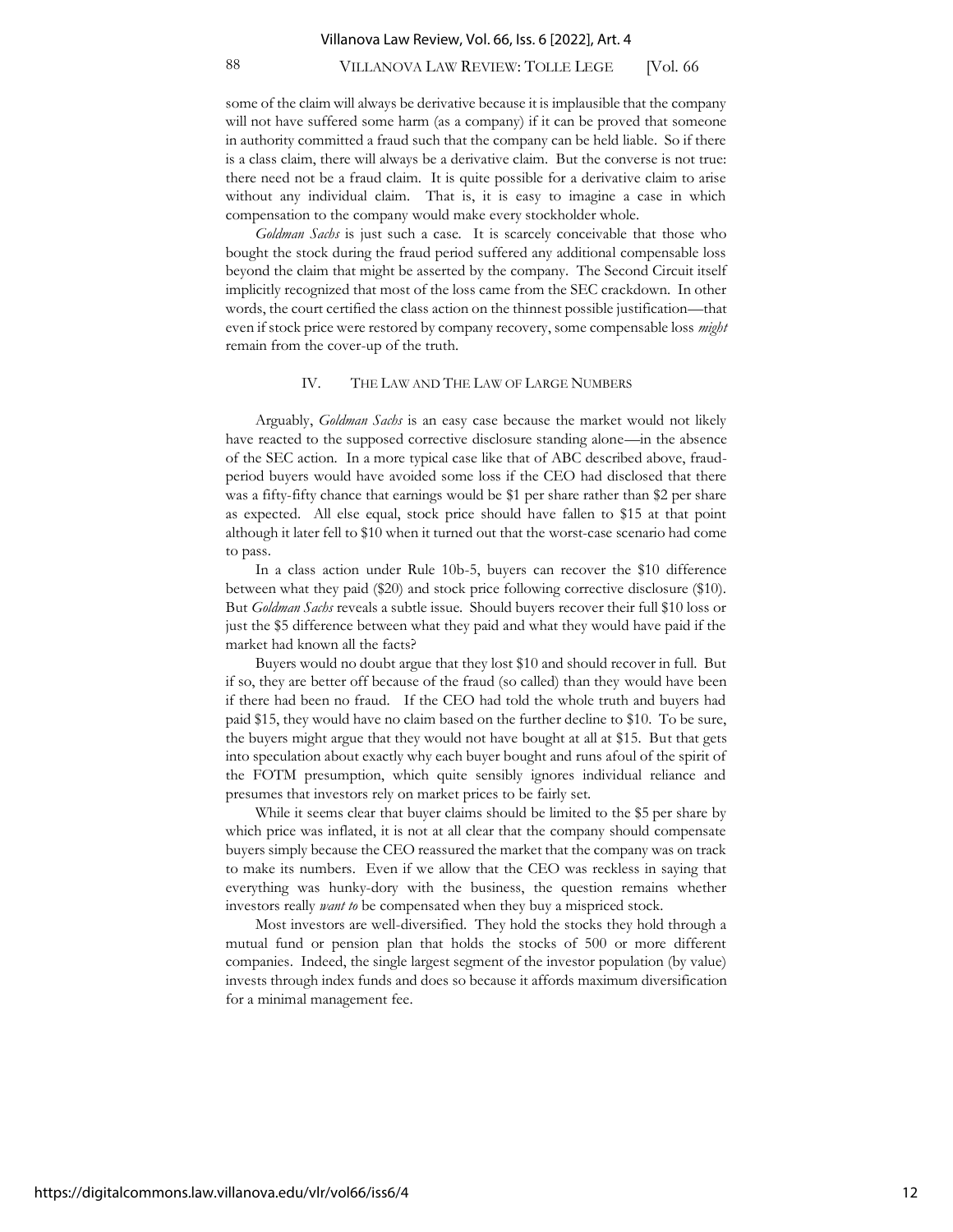# 2021 WHAT'S A NICE COMPANY LIKE GOLDMAN SACHS DOING IN 87 THE SUPREME COURT?

Moreover, it is arguable that a reasonable (retail) investor *must* diversify since by doing so one can avoid company-specific risk without any reduction in expected return. The law of large numbers guarantees it. And the iron law of investing is that one must demand more return in exchange for taking more risk. Thus, if one can avoid some risk for the same return, one should do so.

Diversification is (or was) the only free lunch in the market. But since diversified investors take less risk, they are willing to pay more for stocks, which drives up prices generally. It follows that investors who decline to diversify pay too much. The market has eaten their free lunch. To be sure, individual investors are free to follow whatever strategy they want to follow. But that does not make it reasonable not to diversify. Since the law seeks to protect reasonable investors, the courts should interpret the law with their interests in mind. Indeed, that is what the courts profess to do.

The point here is that index investors do not care about timing losses. Because they are diversified, they are equally likely to buy or sell a stock that is overpriced or underpriced. Over the long haul, a purchase of a stock that is overpriced will be offset by a purchase of a stock that is underpriced. Diversified investors have effectively hedged away the risk of mispricing. They are effectively insured—albeit self-insured—against such worries.

The truth is bound to come out at some point. And the price decline will be what it will be. *Que sera sera*. The loss will happen to someone. As in musical chairs, the loss will fall where it will falls when the music stops.  $\Box$ 

The idea that index investors should disfavor class actions because they do not need protection against mispricing is an understatement (which itself is an understatement). Index investors should be passionately opposed to class actions because when the company pays buyers, the company will decline in value by the amount of the payout. In effect, legacy holders—those who held the subject stock from before the fraud period—pay class-member buyers. Moreover, because diversified investors tend to trade very little—and mostly do so for purposes of portfolio balancing—they will almost always hold more stock from before the fraud than they bought during the fraud period.

To be specific, annual trading by index funds at most about 2% of holdings by value.<sup>23</sup> By comparison, market-wide turnover for all NYSE stocks is about 54% annually.<sup>24</sup> Thus, for every dollar effectively paid out by index funds through value lost from class action settlements, less than four cents is recovered—months or years later—and some of that goes to the plaintiff attorneys that represent the class. So the cost of class actions is a deadweight loss even in the best case. In practice, it is worse because index funds pay about twenty cents for every cent they recoup. It makes no sense to sue for \$1,000 if it costs \$25,000 to do so.

Admittedly, investors who choose a few good stocks—stock-pickers—might see some value in the extant system. They must always worry that they will be the chump who buys at just the wrong time. And the result might be financial ruin. But even they will sometimes be holders rather than buyers. Indeed, they are equally

<sup>23</sup>*. See* PDR Services LLC, *SPDR S&P 500 ETF Trust Prospectus*, SSGA 23 (Jan. 14, 2021) https://www.ssga.com/us/en/institutional/etfs/resources/doc-viewer#spy&prospectus [https://perma.cc/34Z2-PS73].

<sup>24</sup>*. See United States NYSE: Turnover*, CEIC,

https://www.ceicdata.com/en/united-states/nyse-turnover [https://perma.cc/6A2M-6U7J].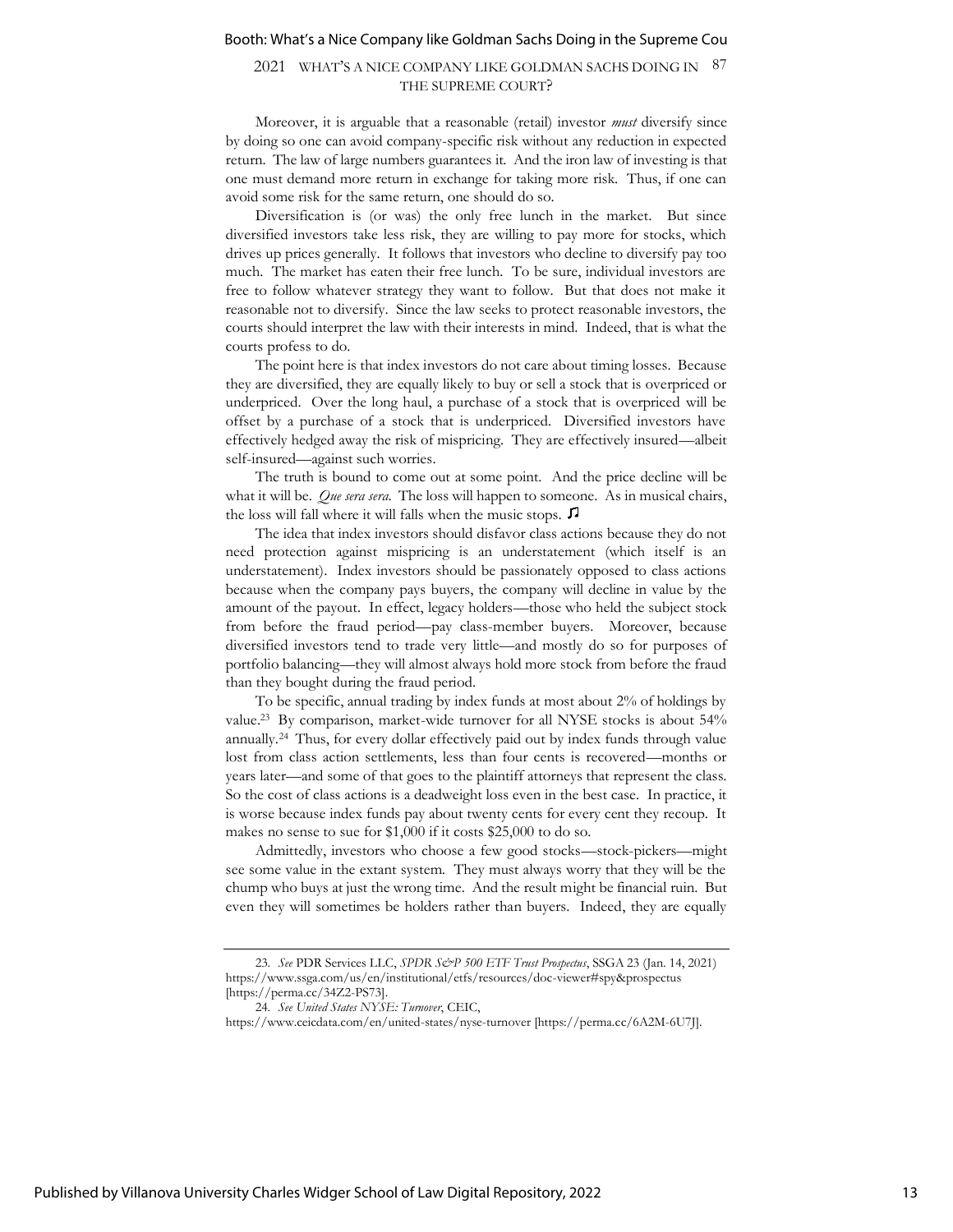likely to lose as win from class actions (although they win more when they win than they lose when they lose). But it is not clear that even undiversified stock pickers should favor retention of a class action remedy.

Recognizing the illogic of the circularity inherent in securities fraud class actions, some scholars have suggested that it actually makes sense for holders to pay buyers (as in a class action) because as holders they are in some sense responsible for the fraud perpetrated on innocent new investors by the companies they own perhaps by analogy to early Madoff investors who depended on later victims even though they may not have known it. But the analogy breaks down where the company itself has sold no stock and gains nothing from the so-called fraud.

Yet another common response to the foregoing story is that defendant companies do not really pay the settlement in a class action. Rather, settlements are almost always fully funded by insurance. The argument seems to be why should we not let disappointed stock-pickers recoup some of their losses if the company does not pay anyway? The easy reply—as every first-year law student learns—is that insurance is irrelevant to the merits of a dispute. More important, it is defendant companies that pay for the insurance. And the insurance company must make a profit. So it is even more expensive in the grand scheme if insurance companies cover the claims. There would be no need for companies to buy such insurance coverage but for the fact of class actions.

Still, another common retort is that law is irrelevant because cases always settle. Some laws—like junk genes—do not really matter. But it is no excuse for bad legal doctrine that it seldom dictates the outcome of a trial. Bargaining happens in the shadow of the law. The law as interpreted by the courts tells us what plaintiffs can claim in damages and thus determines where settlement negotiations begin. So it is important to get the rules right even if cases almost never go to trial.

#### V. HOW DID WE GET INTO THIS MESS?

How did this counterproductive remedy—which is unique to U.S. law—ever evolve? The answer lies in the history of federal securities law. Under the Securities Act of 1933, investors who buy shares in an initial public offering can recover any loss they suffer as a result of a material misstatement or omission in the prospectus. No questions asked. The company must disgorge the funds it raises by false pretenses. That is a perfectly sensible rule and one that ultimately assures that capital flows where it will do the most good. But suppose an already-public company sells additional shares in a subsequent offering. The shares bought by a new investor may be new shares or existing shares. The disgorgement remedy applies only to new shares that are part of the new offering because the company is liable only to give back the ill-gotten funds. So the buyer must be able to show she bought new shares not existing shares.<sup>25</sup> But clever plaintiff lawyers and sympathetic courts found a solution. If buyers could show that a false statement in the prospectus caused the stock in question to trade at a higher price than should have obtained, then a fraud claim might lie in addition to the no-questions-asked disgorgement claim under the 1933 Act. The claim need not be limited by the amount of a new offering. It is a short step to the system we have today. If buyers can be compensated even as to shares not part of an offering, there is no reason why the remedy should be limited to situations in which there happens to be an offering in progress. In other words,

<sup>25.</sup> *See* Barnes v. Osofsky, 373 F.2d 269, 271–72 (2d Cir. 1967).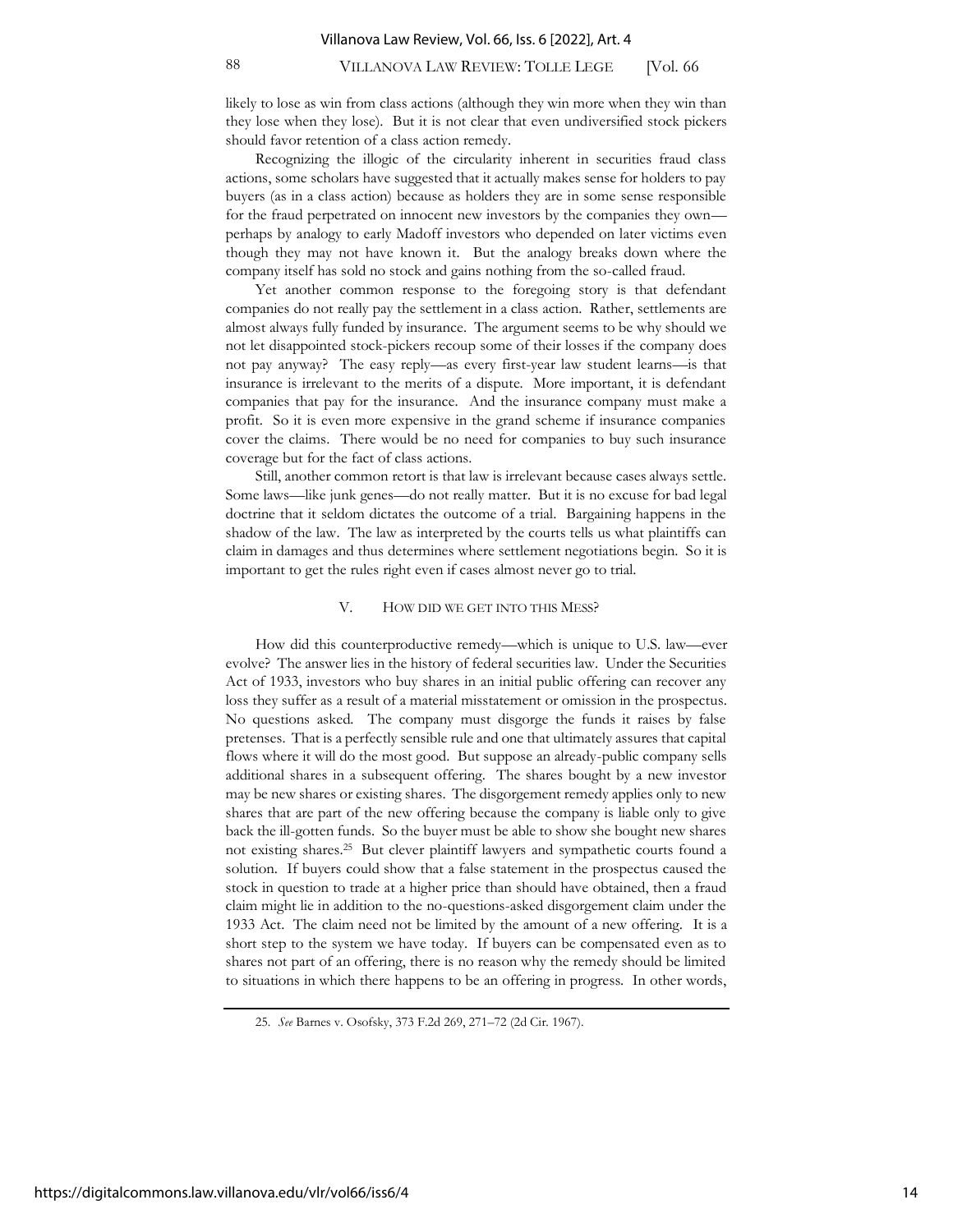# 2021 WHAT'S A NICE COMPANY LIKE GOLDMAN SACHS DOING IN 87 THE SUPREME COURT?

there is no obvious reason why the misstatement must appear in a prospectus. Any public misstatement should do. And the securities fraud class action was born.

It is understandable how class actions came to be. Once upon a time, they may have been a good idea. But we have outgrown the need for them as investors have become ever more diversified. With the growth of mutual funds since the 1970s and the advent of index funds in the meantime, ordinary investors have no need for such a remedy—which today does nothing but to reduce aggregate return.

The real mystery is why securities fraud class actions *survive* when they disserve most investors—especially the most rational investors who eschew stock-picking and active trading by investing in index funds. One answer is that investors do not understand how they are getting fleeced by the system. When a fat settlement check arrives in the mail—a shiny new penny—it is easy to lose sight of who really pays. A still better answer is that the system works great for plaintiff lawyers whose cut can be 20% or more of the pot which has totaled more than \$100 billion since 1996.<sup>26</sup> It works out pretty well for defense lawyers too.

Indeed, class actions work all the better for plaintiff lawyers because a class action magnifies the damages through the echo effect noted above. If you do the math, it turns out that a 10% decrease in stock price becomes a 20% decrease if the plaintiff class includes 50% of the stockholders. And if the class includes 90% of stockholders, a 10% drop in stock price becomes a 100% drop, wiping out all of the value of the defendant company—all because of the echo effect.<sup>27</sup> To be completely clear, the echo effect arises when the law works as it is meant to work. It is no mere by-product of market over-reaction to bad news. Rather, it is the natural side-effect of a cure that is worse than the disease.

#### VI. WHAT ABOUT DETERRENCE?

Even legal scholars who like the idea of class actions—because they see the need for some sort of private remedy that deters public companies from lying to the market – mostly agree that the extant system leads to excessive litigation. The prospect of a massive award equal to as much as the full amount of the price decrease times the number of shares outstanding encourages plaintiff lawyers to sue and causes defendants to settle any case that both survives a motion to dismiss and is certified as a class action. As a result, only a handful of cases have ever gone to trial.

Some have argued that you can never over-deter fraud.<sup>28</sup> But the cost of overdeterrence is real. If the punishment for misspeaking to the market is too extreme, companies will stop speaking to the market except when absolutely required to do so. Investors will have less information than they might otherwise enjoy. Nevertheless, without some sort of remedy, fraud might become (more) rampant.

<sup>26.</sup> *See* Cornerstone Research, *Securities Class Action Settlements—2019 Review and Analysis*, at 3 https://www.cornerstone.com/Publications/Reports/Securities-Class-Action-Settlements-2019-Review-and-Analysis [https://perma.cc/2G8L-RGZD].

<sup>27.</sup> Incidentally (or not), although the echo effect magnifies the damages in bad news cases—in which the cover-up involves negative information that causes stock price to fall and buyers to sue—the echo effect shrinks the damages in good news cases involving seller plaintiffs. In such cases, the prospect of payout mitigates the price effect of the good news. As a result, bad news cases outnumber good news cases by about sixty to one. *See* Richard A. Booth, *The End of the Securities Fraud Class Action as We Know It,* 4 BERKELEY BUS. L.J. 1, 22 (2007).

<sup>28.</sup> *See* James C. Spindler, *We Have a Consensus on Fraud on the Market–And It's Wrong,* 7 HARV. BUS. L. REV. 67, 114 (2017).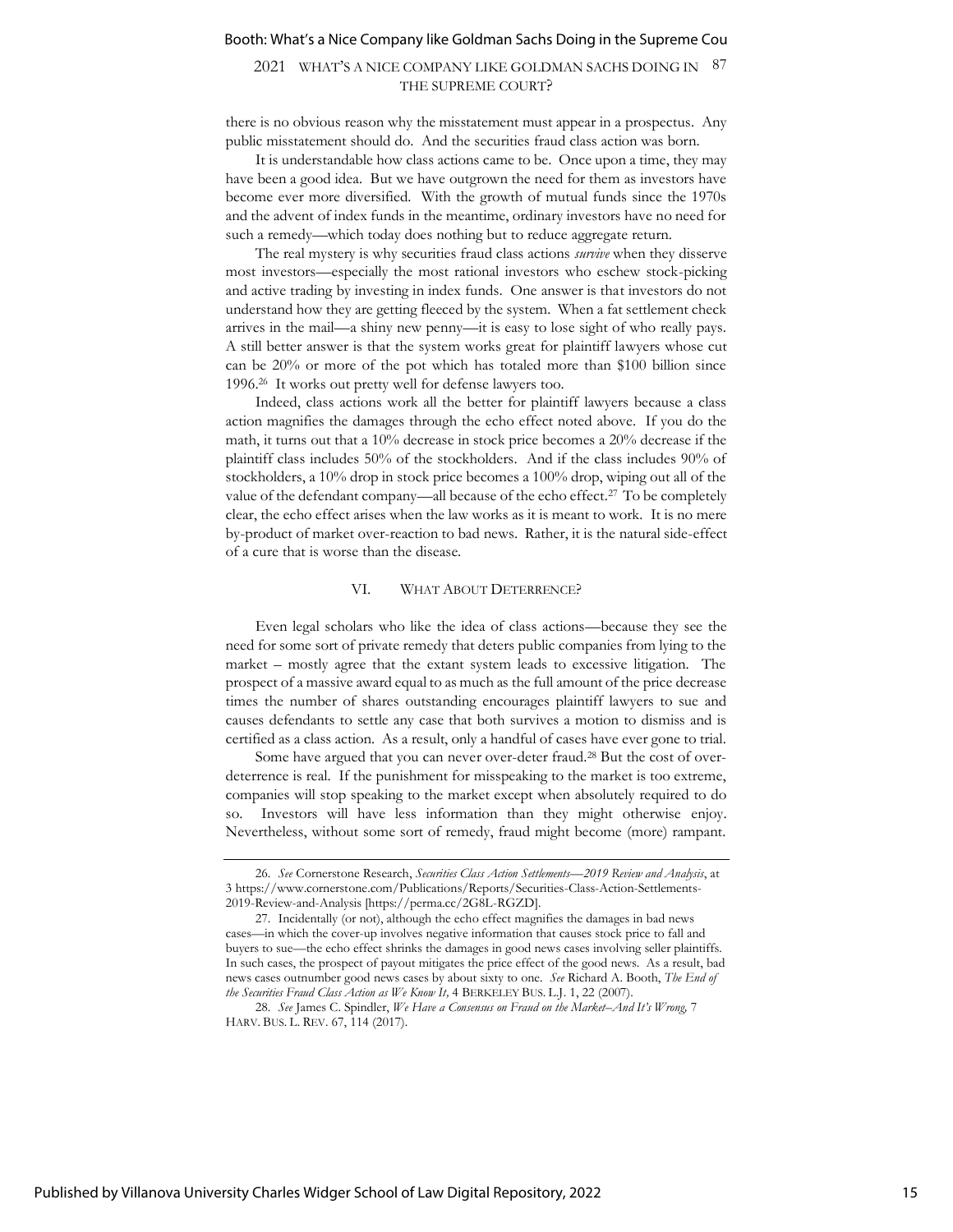Either we compensate investors for their losses or we do not. It is not obvious that there is any middle ground.

One last argument for compensating disappointed stock-pickers (as in the current system) is that traders might stop trading if they are exposed to the risk of loss without the potential for compensation.<sup>29</sup> The market would become less efficient. This argument is a variation on the efficiency paradox which has it that if investors really believed the market to be efficient, they would stop doing research about the value of stocks and the market would become inefficient. Zeno lives.

There are several responses.

First, it is unlikely that traders care much about a class action remedy. At best they will recoup a few cents on the dollar months or years later. So, it is unlikely that the lack of a remedy would discourage trading even at the margin because the remedy is quite remote (if not random). But even if we allow that stock-picking might be unduly discouraged, we should consider whether class actions unduly *encourage* stock-picking. If I know it makes no difference whether I do my homework, why should I do it? I can trade based on hunches, tips, and whims, making the market more volatile and less efficient than it would be in the absence of a class action remedy.<sup>30</sup> It is really quite curious that scholars who support class actions emphasize the need to protect stock-pickers to the exclusion of worries about subsidizing their activities. Indeed, the FOTM theory positively encourages investors to trust market prices and thus discourages diversification at the margin. So proponents of index funds might argue just as strenuously that class actions encourage irrational investment strategies as opponents of index funds argue that they undermine market efficiency. The end result is a draw. Second, any reduction in market efficiency is bound to be self-correcting. If a significant number of traders stop looking for mispriced stocks, mispricing will become more common, attracting more traders. The market will equilibrate. In other words, the efficiency paradox is no paradox at all. It is simply a description of how markets work. In the end, it seems likely that class actions play at most a minor role in keeping the market efficient. But they play a much more significant role from a management point of view in the success or demise of individual businesses. In other words, the benefits for investors are minimal, but the costs for defendant companies are significant.

Quite aside from the foregoing arguments about why traders and stock pickers do not need a remedy, an equally powerful argument can that index investors need class actions to be abolished. Class actions are a drain on aggregate returns. They do nothing more than move money from one group of investors to another minus a cut for plaintiff attorneys. More important, class actions aggravate the situation by diverting what should be derivative recovery to class recovery. The question is: who should prevail in the class struggle between diversified and undiversified investors? The answer is quite easy: since reasonable investors diversify, and since most investors are indeed diversified, and since the risk of mispricing (or bad timing) is a risk that ordinary stockholders can easily avoid through diversification, the case against class actions is overwhelming. In the end, the biggest hang-up about getting

<sup>29.</sup> *Cf.* Richard A. Booth, *Limited Liability and the Efficient Allocation of Resources,* 89 NW. U. L. REV. 140 (1994) (responding to the similarly common-but-flawed argument that limited liability is intended to induce investment by permitting investors to avoid some of the risk of failure).

<sup>30.</sup> News of the occasional big recovery might create the impression that the remedy is more robust than it really is—just as those who play the lottery tend to focus on big winners. Note also the parallel to the moral risk argument about insurance and bank bail-outs: if I know I am protected against loss, I will take more risk than I would do otherwise.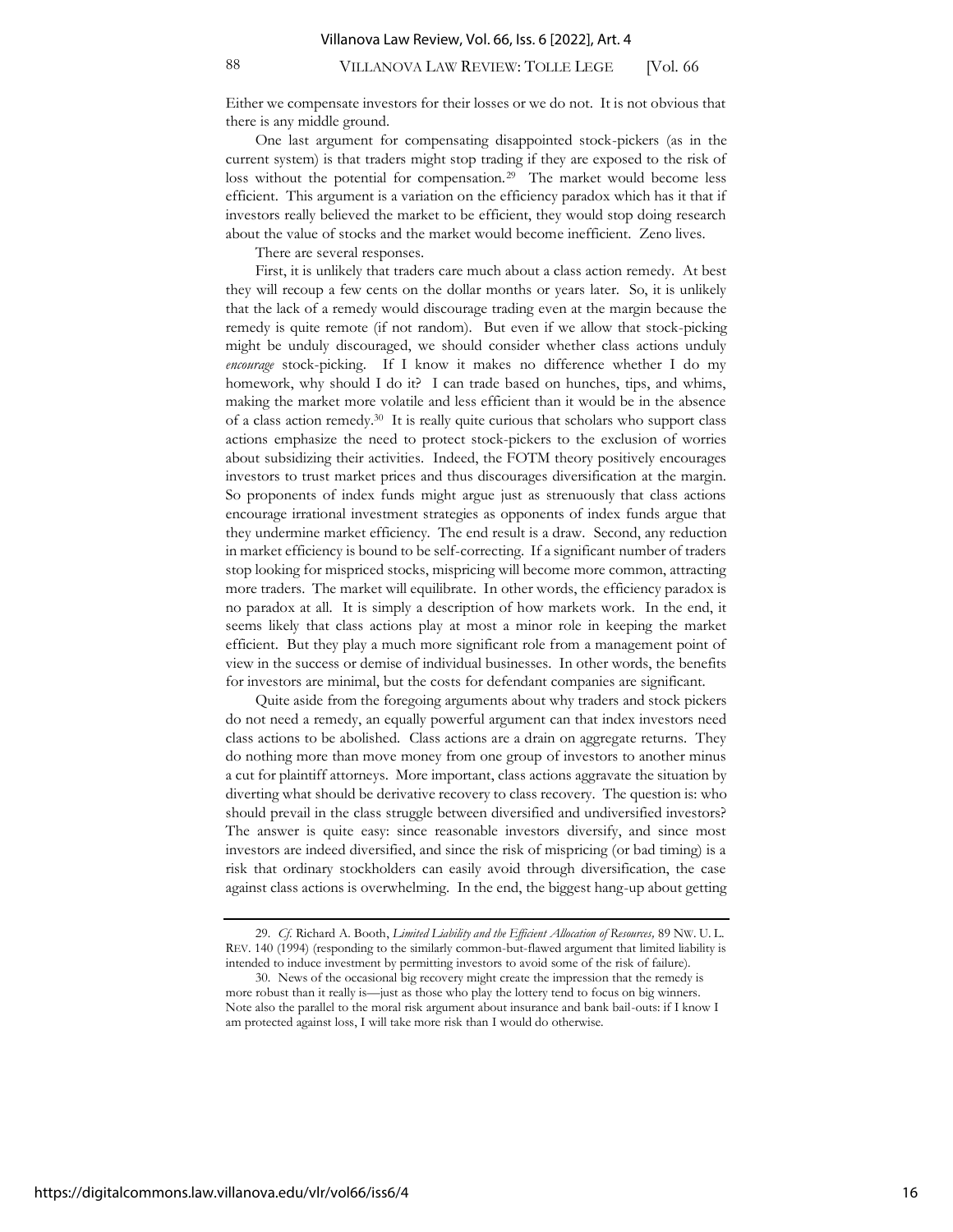# 2021 WHAT'S A NICE COMPANY LIKE GOLDMAN SACHS DOING IN 87 THE SUPREME COURT?

rid of class actions—the remedy that almost everyone loves to hate—is the idea that individual investors need to be compensated. But that idea derives from a false analogy with disgorgement actions under the 1933 Act. Issuer companies almost never gain from so-called securities fraud. So, there is nothing to disgorge. And there is no demonstrable need to subsidize trading and stock-picking. Quite to the contrary, there is every reason to discourage ordinary investors from both. And as for deterrence, derivative actions offer a just-right Goldilocks solution. By holding wrongdoers liable for the tangible harm they visit on their companies (such as SEC fines), the law might instill a sense of individual responsibility that is missing with the potential for a ludicrous award against the company that can be dismissed as a form of big-game ambulance chasing.

Whatever we might decide about the need to compensate stock-pickers for price inflation, it is clear that any derivative claim should be resolved first (if only because it mitigates any direct claim). The harm from price inflation (if any) should be the last to be addressed.

#### VII. WHY DOESN'T SOMEBODY DO SOMETHING?

Why is it that no plaintiff law firm has built a practice seeking to displace class actions and to capture the fees that go with derivative actions? The answer is that they may have done so, but the results are contorted by a variety of factors that the courts have failed to sort out and control. Indeed, it is quite common really for a derivative action to be filed based on the same underlying facts as those giving rise to a class action. But this naturally leads to confusion about what plaintiffs really want. Those prosecuting the class action want the company to pay. Those prosecuting the derivative action want the company to recover. It can make the courts crazy. The *Goldman Sachs* case illustrates why the class action prevails. The class action makes a claim for \$13 billion in easily measured damages. But a derivative action would make a claim to recoup \$550 million from the fine plus maybe legal fees paid by the company to defend itself against the SEC and perhaps some difficult to calculate damage to company reputation. It is easy to imagine that thinking ahead to when the time comes to apply to the court for attorney fees, the lawyer for the derivative action might prefer a small share of big aggregate fee to the whole of a much smaller fee.

To play with the numbers above, if we assume that the derivative action might recover a billion or so for the company, and we assume that the fee will be 20% of whatever amount is recovered, the class action might generate a fee of \$2.6 billion while the derivative action might generate a \$200 million fee. The derivative lawyer would be quite happy to take 10% of the class recovery in exchange for throwing the game regarding the derivative action. Working backwards, the derivative lawyer might agree to seek (or accept) non-monetary governance reforms on the part of the corporation rather than to insist on a cash settlement for the benefit of the corporation—which would raise all sorts of inscrutable questions about why the company should both pay and recover). That way the derivative lawyer can credibly claim to have obtained something of value for the corporation and thus to have earned a share of the fee awarded by the court.

The question remains: why do investors continue to sue when it is against their interest to do so? The answer is that plaintiff lawyers are very good at finding investors who will lend their name to a lawsuit for a price. Up until about 2006,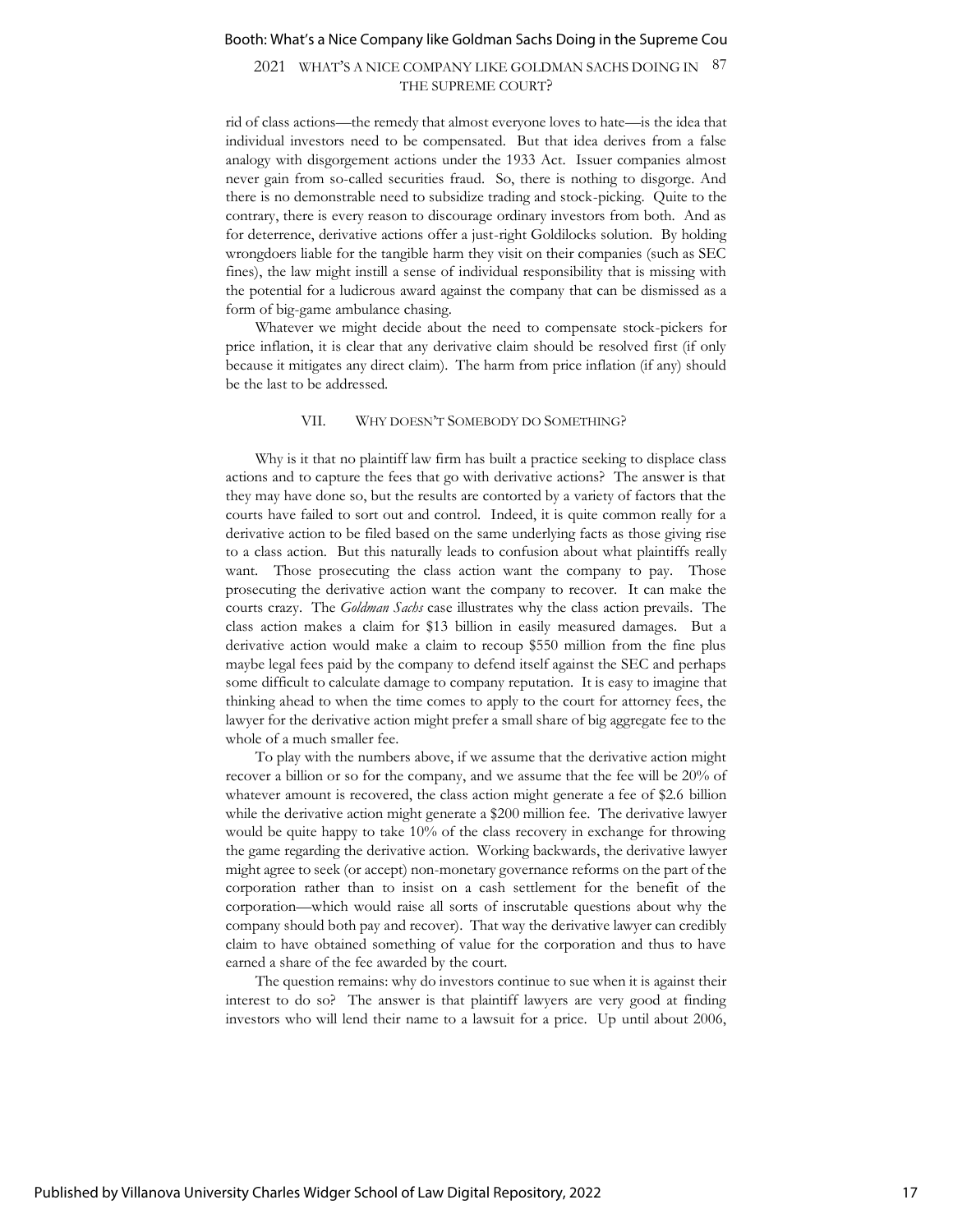investors were often paid—quite illegally—to serve as plaintiffs. When that practice was exposed, the leading plaintiff firm in the securities fraud class action business was indicted. Name partners were disbarred and went to jail.<sup>31</sup> Since 2006, most such actions have been filed by union and public pension plans as representative plaintiffs rather than by individual investors. The action against GS is a case in/on point: the named plaintiff therein is ATRS. Needless to say, ATRS is a well-advised and well-diversified institutional investor who should know better. But such pension plans are typically governed by politicians to whom it is quite legal to make campaign contributions. Moreover, and perhaps more important, those who run such funds may generate even more political capital by going after big business and extracting a big settlement. Indeed, in the *Goldman Sachs* case, those who run ATRS can claim to have done something about the practices that led to the 2008 credit crisis. That is not necessarily a bad thing.<sup>32</sup> But the fact remains that the cost that falls on diversified investors far exceeds the benefits they receive. That looks a lot like a breach of fiduciary duty to fund participants.<sup>33</sup>

#### VIII. STOP THE MADNESS

Now that we know the problem, how do we stop the cycle of self-destruction? One noted critic has proposed that we dis-imply a private right of action under Rule 10b-5.<sup>34</sup> Since the SEC adopted the rule, the SEC can say what it means. The problem with this solution is that the rule covers lots of other situations in which we need a remedy—ranging from insider trading to broker-dealer churning of customer accounts. Moreover, it is not necessary to mess with the meaning of fraud if the courts will only do their job of prioritizing derivative actions. But the courts and litigants are set in their ways. How do we disrupt the status quo?

One possibility is that index funds might opt out of class actions. But that does not change the fact that any settlement will be paid by the company and thus will come out of the pockets of all the stockholders. To forgo a share of any recovery exacerbates the problem—another case of market failure. On the other hand, the courts do sometimes grant class certification contingent on some maximum number of opt outs. Thus, it might be possible for index funds to subvert many class actions. But that would leave those with large claims—such as hedge funds—to collect from

<sup>31.</sup> *See* Richard A. Booth, *Why Pay a Fraud Plaintiff to Sue?,* WASH. POST (June 26, 2006), [https://www.washingtonpost.com/wp-](https://www.washingtonpost.com/wp-dyn/content/article/2006/06/25/AR2006062500527.html)

[dyn/content/article/2006/06/25/AR2006062500527.html](https://www.washingtonpost.com/wp-dyn/content/article/2006/06/25/AR2006062500527.html) [https://perma.cc/ZJH8-QZS5]; Peter Elkind, *The Fall of America's Meanest Law Firm*, CNN MONEY (Nov. 3, 2006), https://money.cnn.com/magazines/fortune/fortune\_archive/2006/11/13/8393127/ [https://perma.cc/UFM6-ZZ2D].

<sup>32.</sup> *See generally* Richard A. Booth, *Things Happen*, 55 VILL. L. REV. 57 (2010). Although much has been made of ABACUS as an example of Wall Street venality, one can make a case for why ABACUS might have been a good thing for the markets and the economy in general. By creating a vehicle that permitted investors to go short in mortgage backed securities, it might have been possible to control the overheated housing market. Some such thought may have prompted Lloyd Blankfein to state to Congress that the firm was doing God's work. In any event, the fact that GS itself assumed the risk of default by writing credit default swaps on ABACUS belies the idea that the product was created for the purpose of generating losses.

<sup>33.</sup> *See* Jander v. Ret. Plans Comm. of IBM, 910 F.3d 620, 631 (2d Cir. 2018), *vacated and remanded,* 140 S. Ct. 592 (Jan. 14, 2020), *reinstated* 962 F.3d 85 (2d Cir. 2020) (construing fiduciary duty of retirement plan trustees under ERISA).

<sup>34.</sup> *See* Joseph A. Grundfest, *Disimplying Private Rights of Action Under the Federal Securities Laws: The Commission's Authority*, 107 HARV. L. REV. 963, 1017–20 (1994).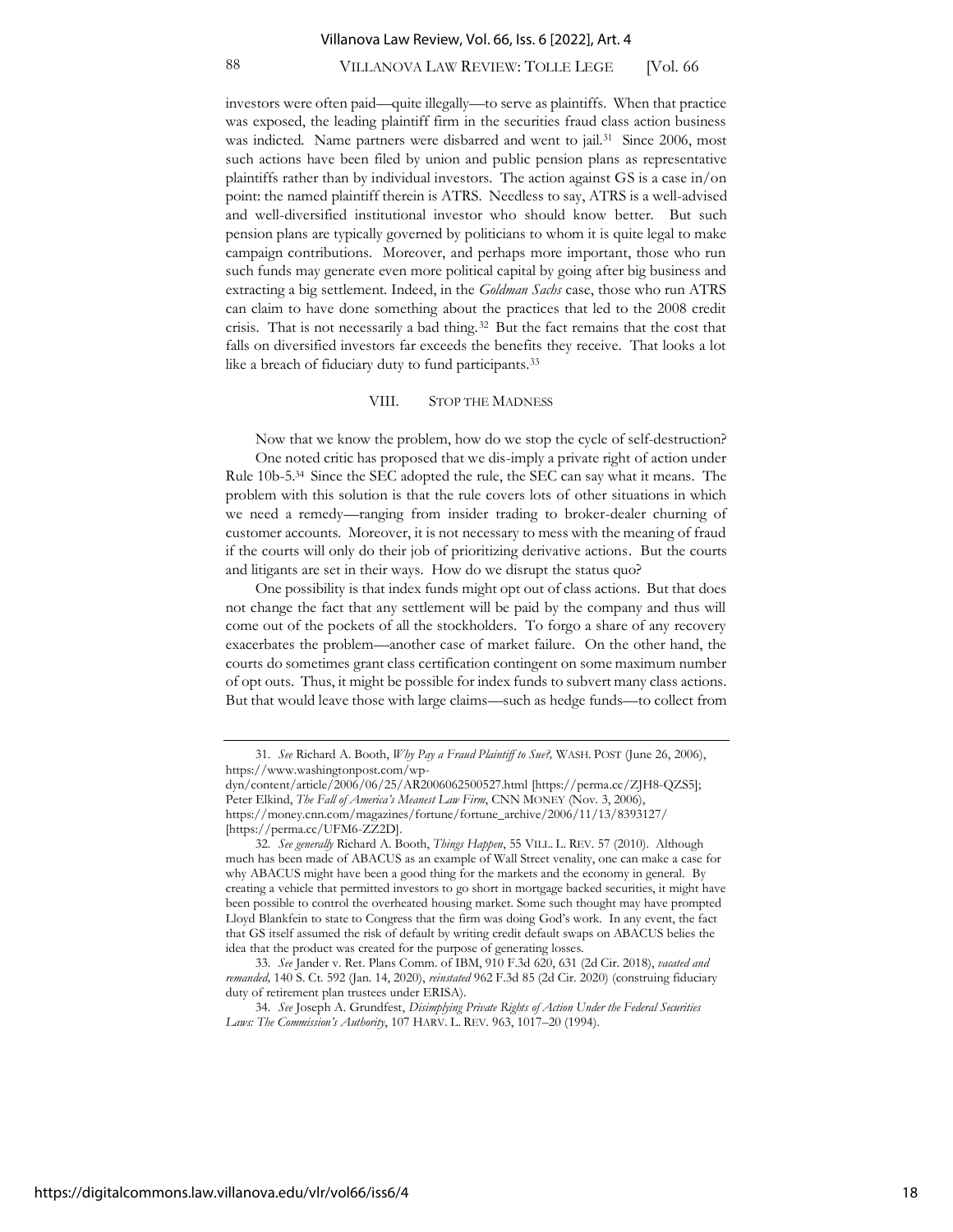# 2021 WHAT'S A NICE COMPANY LIKE GOLDMAN SACHS DOING IN 87 THE SUPREME COURT?

defendant companies without the need to share the pot with small investors. Indeed, high-rollers have begun to opt out of class actions in recent years—because by doing so they are free to settle without court approval and need not share the proceeds with small investors—a practice that is worrisome in its own way.<sup>35</sup> Another possibility is that the courts might recharacterize class actions as derivative actions on their own motion because it is up to the courts to decide whether a claim is direct or derivative. It is a matter of law akin to subject matter jurisdiction. But courts do not like to act other than at the behest of litigants. Nevertheless, a woke court might ask the parties to brief the question.

A much more promising strategy is for big investors to intervene and urge the courts to deny class certification—as well as enjoin independent direct actions by large claimants—until any derivative action is resolved. It will not suffice for the court simply to acknowledge the existence of a parallel derivative action (which is pretty much what happens anyway).<sup>36</sup> As shown here, the argument to be made is complicated. It will not be easy to persuade a court to do the right thing—to address the derivative action first and exclusively—because the well-established practice is precisely the opposite. Moreover, the class action is (and must be) litigated in federal court while the derivative action is typically litigated in state court (and often cannot be litigated in federal court). So, the federal court must be persuaded to defer to the state court. Given these complications, it is important that the arguments be made by someone with a genuine feel for the position to be maintained. Index funds are by far best constituted to make the case—both against a class action and for a derivative action—for all the reasons explained here about why class actions disserve deserving diversified investors. Ironically, index funds have been criticized for their failure to take the lead in prosecuting securities fraud class actions.<sup>37</sup> The critics see it as a simple case of free-riding (shirking) on the efforts of so-called quality shareholders. The supposedly sinister story is that investors invest in index funds because they offer maximum diversification with the lowest possible management fees. Thus, the theory is that index funds can offer rock-bottom fees because they shirk their responsibilities as stockholders. They fail in their duty to be good corporate stewards.<sup>38</sup> But the inconvenient truth is that index funds should be

<sup>35.</sup> The practice raises nice questions about whether some claims *ought* to be prosecuted as class actions for the benefit of small investors. But (again) these questions can be avoided altogether if we proceed first by derivative action thus assuring that the benefit of a remedy is shared pro rata by all. Accordingly, there is no right to opt out of a derivative action. Incidentally, the same is true of class actions other than those for damages under FRCP 23(b)(3).

<sup>36.</sup> Note that a derivative action based on the same allegations as made in *Goldman Sachs* (as well as some others) was filed and dismissed by the Delaware Chancery Court in 2011. *See In re* Goldman Sachs Grp., Inc. S'holder Litig., Civil Action No. CIV.A., 5215-VCG, 2011 WL 4826104, at \*16 (Del. Ch. Oct. 12, 2011). Arguably, that decision should be *res judicata* with regard to the case pending before SCOTUS although one must jump through numerous doctrinal hoops to reach that conclusion. Similar thorny (but fascinating) legal questions arise under FRCP 23 in deciding whether a particular case should fall in a particular subpart of the rule. *See, e.g.,* Wal-Mart Stores, Inc. v. Dukes, 564 U.S. 338, 362 (2011) (supposed claim for declaratory relief under FRCP 23(b)(2) should be treated instead as claim for individual damages under FRCP 23(b)(3) but could not be certified thereunder for because individual questions predominate).

<sup>37.</sup> *See, e.g.*, Lucian Bebchuk & Scott Hirst, *Index Funds and the Future of Corporate Governance: Theory, Evidence, and Policy,* 119 COLUM. L. REV. 2029 (2019).

<sup>38.</sup> It is difficult to miss the religious overtones (guilt trip) in this thesis. *See Luke* 16:1–13. It has also been suggested that index funds might even be operated at a loss in order to gain market share for the management firm (which often runs other funds as well) thus to gain better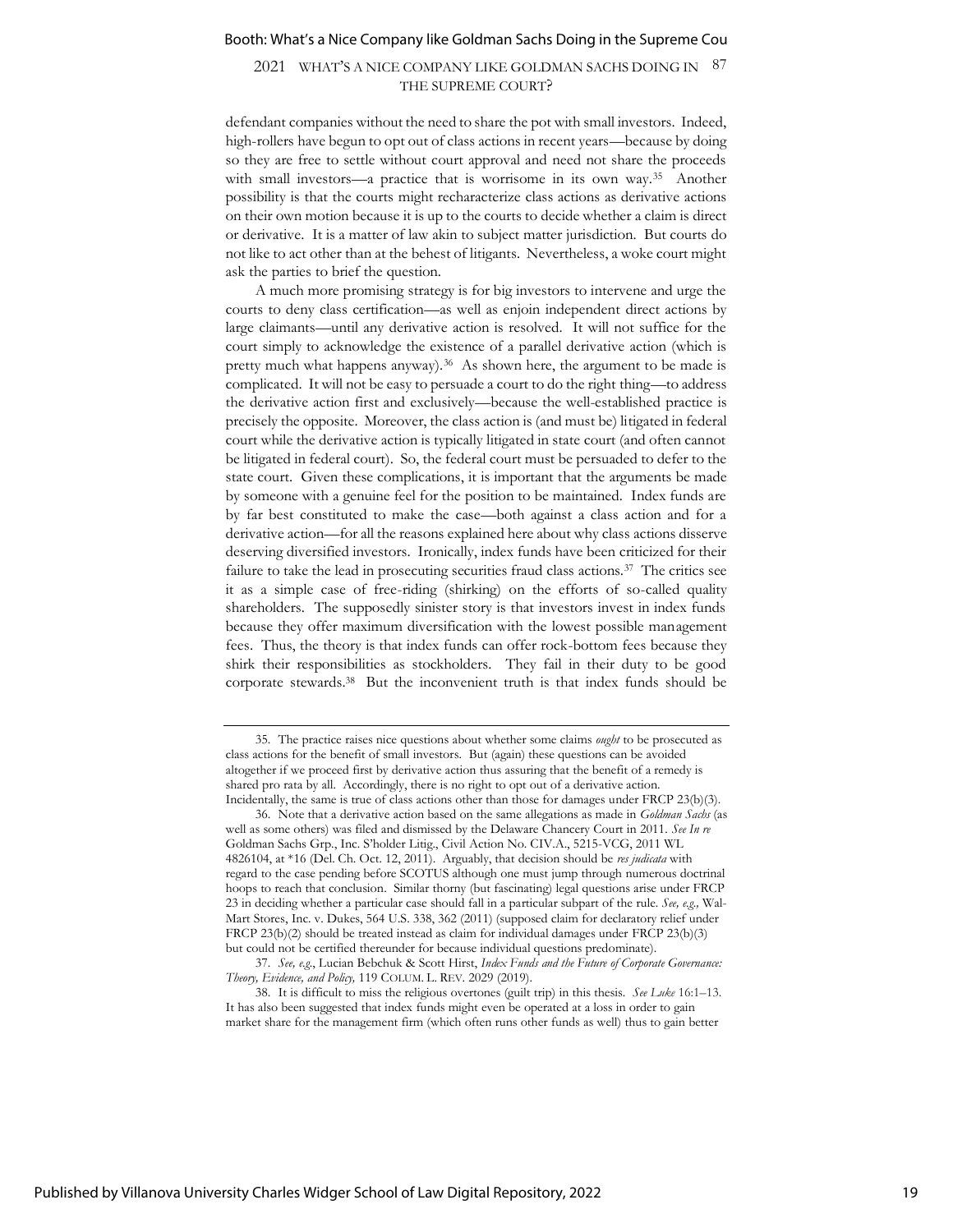positively opposed to class actions. They should prefer that the remedy be abolished if they thought hard enough about it. So, an index fund would not make a good lead plaintiff anyway. Nevertheless, it is true that the logic of indexing dictates that fund expenses be kept as low as possible. It would not be costless for an index fund to serve as lead plaintiff in a derivative action. On the other hand, the benefits may be significant. Replacing class actions with derivative actions could generate more than \$300 billion in aggregate market capitalization.<sup>39</sup>

This is not to say that all will be well if only index funds make the right arguments. There is every reason to expect opposition to any initiative to promote derivative actions over class actions. For example, class counsel might argue that index funds should be excluded from the class. The argument has some merit, but it also runs counter to the FOTM doctrine. On the one hand, index investors implicitly trust in the integrity of the market and are thus the very definition of an investor that FOTM seeks to serve. Nevertheless, the practice of indexing entails buying stocks that have risen in value and selling stocks that have fallen in value. Thus, one might argue that index funds make it a practice to buy high and sell low which is quite the opposite of what stock-pickers do. Thus, it might be argued that even though index investors rely on market prices in some sense, they also implicitly advocate against reliance on the information that is provided by the federal scheme of securities regulation in that they abjure any effort to choose stocks based thereon while depending on the efforts of others to do so. In other words, they positively advocate ignoring the substance of disclosure and so should be excluded from the definition of any plaintiff class.<sup>40</sup> Undoubtedly, there will be other such obstacles and other such issues to be resolved before we reach the promised land of a legal system mostly free from securities fraud class actions. It is possible that SCOTUS could get us one step closer when it decides the *Goldman Sachs* case by vacating the decision below to certify the action as a class action—with instructions to consider evidence of price impact relating solely to correction of alleged price inflation. That would go some distance toward the goal since it implies that only this narrow element of loss is compensable. The Court could arguably do so since the narrow issue presented is whether the plaintiff has any burden to offer positive evidence of price impact following rebuttal. It would seem to go without saying that the Court is thus licensed to discuss the object of the evidence—what it must tend to prove. Indeed, it would seem difficult to discuss the matter without also discussing exactly what is to be presumed. But then again, the issue of how a rebuttable presumption works applies in all sorts of settings. So, the Court may want to avoid tying what it says too closely to the subject matter of securities fraud class actions. Thus, SCOTUS may punt by ruling that the trial court retains the discretion to evaluate the significance of rebuttal evidence in light of the import of the proposition to be presumed in the context of the case or controversy to be resolved so as to avoid any hard and fast rule that the plaintiff must (or need not) offer reply evidence. If I were

<sup>(</sup>private) access to information from portfolio companies. *See* Bebchuk & Hirst, *supra* note 37, at 2051–59.

<sup>39.</sup> *See* Richard A. Booth*, Stock Drop* Preface (Jul. 8, 2021) (unpublished manuscript) (on file with author).

<sup>40.</sup> While this argument may sound a bit strained, a variation thereon has been accepted by the courts. *See generally* GAMCO Investors, Inc. v. Vivendi Universal, S.A., 838 F.3d 214 (2d Cir. 2016) (finding that presumption of reliance was rebutted as to investor that touted a proprietary investment model).